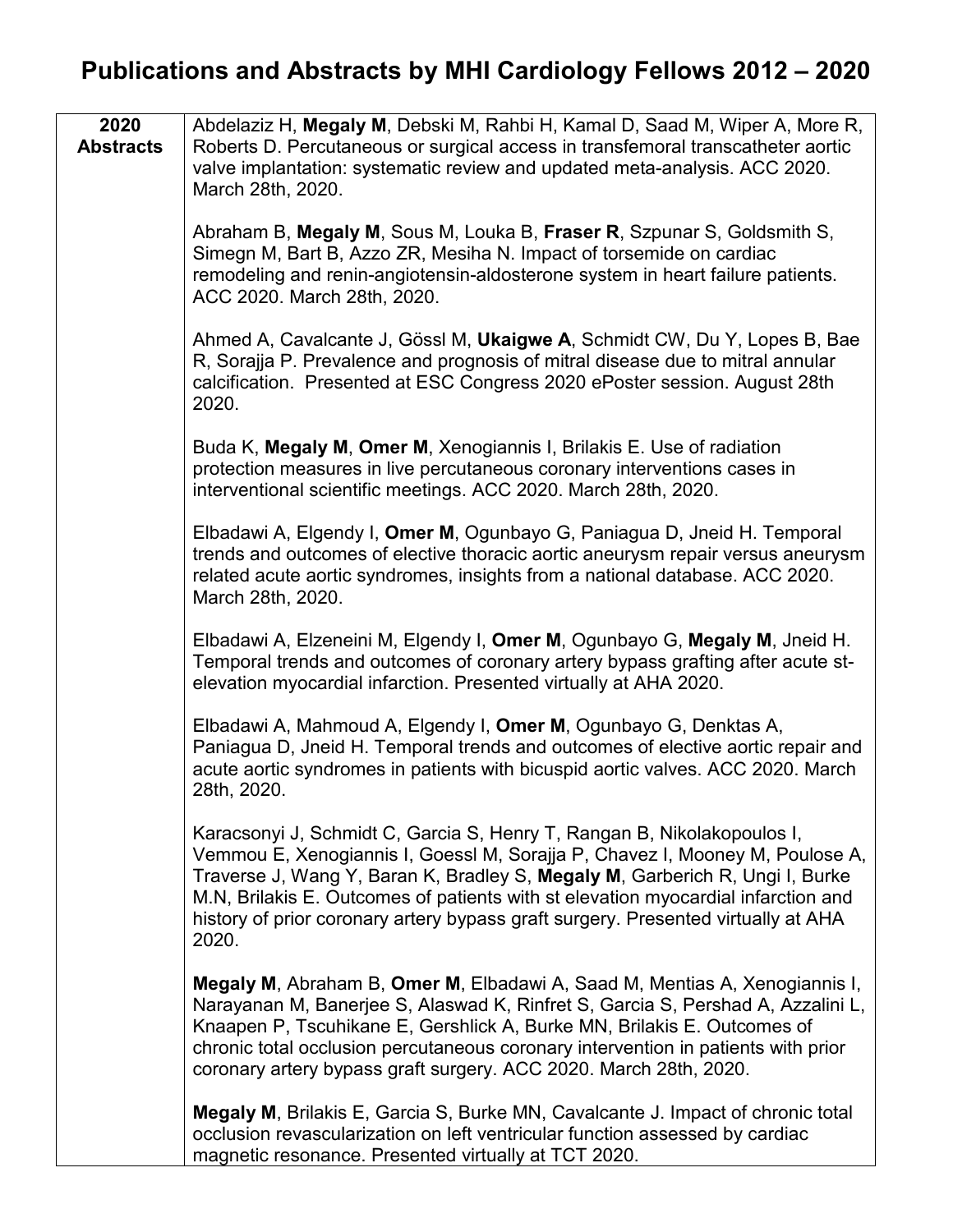**Megaly M**, Brilakis E, **Omer M**, Alexander J, Titus J, Garcia S. Outcomes with MANTA device for large-bore access closure after transcatheter aortic valve replacement. Presented virtually at TCT 2020.

**Megaly M**, Garcia S, Sorajja P, Lesser J, Goessl M, Cavalcante J. cardiac amyloidosis is underdiagnosed in patients undergoing transcatheter aortic valve replacement. Presented virtually at TCT 2020.

**Megaly M**, Glogoza M, Burke MN, Brilakis E. Use of intravascular imaging in patients with st-segment elevation acute myocardial infarction. Presented virtually at TCT 2020.

**Megaly M**, Glogoza M, Xenogiannis I, Vemmou E, Nikolakopoulos I, Willson L, Monyak DJ, Sullivan P, Stanberry L, Sorajja P, Chavez I, Mooney MR, Traverse J, Wang Y, Garcia S, Poulose A, Burke MN, Brilakis E. Outcomes of intravascular brachytherapy in recurrent drug-eluting in-stent restenosis. ACC 2020. March 28th, 2020.

**Megaly M**, Han K, Mudy K, **Omer M**, Garcia S. Outcomes of percutaneous and surgical pulmonary valve implantation. Presented virtually at TCT 2020.

**Megaly M**, Sorajja P, Cavalcante J, Garcia S. Ischemic stroke with cerebral protection system during transcatheter aortic valve replacement. Presented virtually at TCT October 15th, 2020.

**Megaly M**, Vemmou E, Nikolakopoulos I, Karacsonyi J, Garcia S, Burke MN, Brilakis E. Complications and failure modes of coronary microcatheters. insights from the manufacturer and user facility device experience (maude) database. Presented at virtually at TCT 2020.

Nikolakopoulos I, Karmpaliotis D, Choi J, Khatri J, Doing A, Dattilo P, Rafeh NA, Maalouf a, Jaoudeh FA, Aguilar HT, Shad A, Moses J, Lembo NJ, Kirtane A, Parikh M, Ali Z, **Megaly M**, Vemmou E, Xenogiannis I, Rangan B, Abdullah S, Banerjee S, Garcia S, Burke MN, Brilakis E. Follow-up outcomes of chronic total occlusion percutaneous coronary interventions in patients with and without prior coronary artery bypass graft surgery: insights from the PROGRESS-CTO Registry. ACC 2020. March 29th, 2020.

Nikolakopoulos I, Patel T, Sheikh A, Jaber WA, Samady H, Khatri J, Yeh RW, Aguilar H, Koutouzis M, Tsaifoutis I, Jaffer F, Doing A, Dattilo P, Uretsky BF, Toma C, Elbarouni B, **Omer M**, Vemmou E, Xenogiannis I, Rangan B, Abdullah S, Banerjee S, Garcia S, Burke MN, Brilakis E. Distal versus proximal transradial access in chronic total occlusion percutaneous coronary intervention: procedural and long-term outcomes from the progress CTO registry. ACC 2020. March 28th, 2020.

**Omer M**, Garberich R, Sharkey SW, Brilakis E, Sorajja P, Henry TD, Gossl M, Schmidt C, Chavez I, Mooney M, Burke MN, **Megaly M**, Hryniewicz K, Wang Y,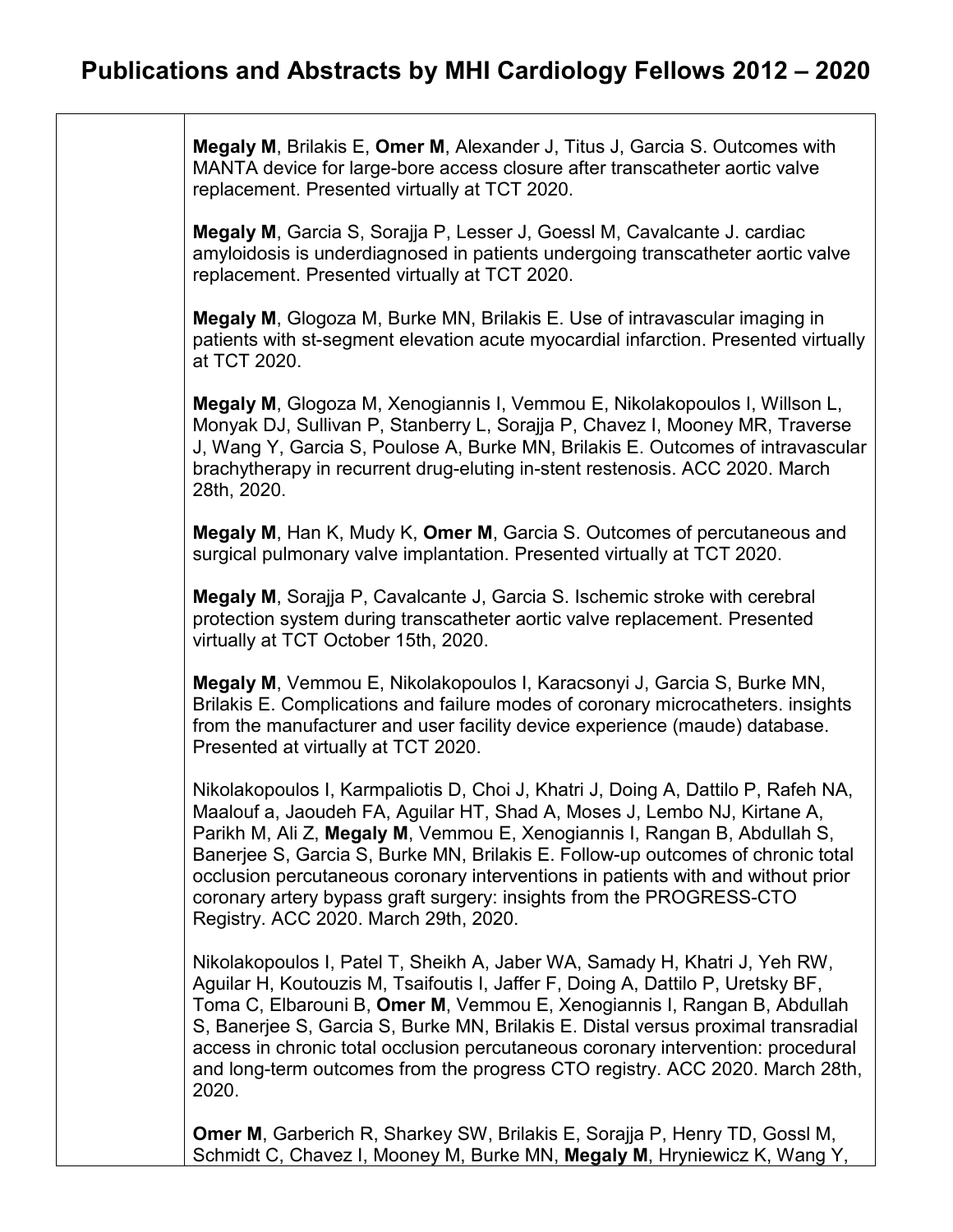|                             | Traverse J, Garcia S. Clinical characteristics and outcomes of st-segment<br>elevation myocardial infarction patients with cardiogenic shock and cardiac<br>arrest. ACC 2020. March 28th, 2020.                                                                                                                                                                                                                                                                                                                         |
|-----------------------------|-------------------------------------------------------------------------------------------------------------------------------------------------------------------------------------------------------------------------------------------------------------------------------------------------------------------------------------------------------------------------------------------------------------------------------------------------------------------------------------------------------------------------|
|                             | Qarajeh R, Omer M, Brandt H, Safley D, Borkon AM, Everly M, Fendler T, Kao A,<br>Khumri T, Lawhorn S, Magalski A, Nassif M, Vodnala D, Austin B, Sperry B.<br>Association between donor transmitted atherosclerosis and cardiovascular<br>outcomes after heart transplant. ACC 2020. March 29th, 2020.                                                                                                                                                                                                                  |
|                             | Tulai I, Harris K, Askew J, Sengupta J, Cavalcante JL, Orlandi Q. Mitral valve<br>prolapse: when does it stop being benign? ACC 2020. March 29th, 2020.                                                                                                                                                                                                                                                                                                                                                                 |
|                             | Vemmou E, Khatri J, Doing A, Dattilo P, Toma C, Jaffer F, Karmpaliotis D, Sheikh<br>A, Samady H, Alaswad K, Chandwaney R, Garcia S, Megaly M, Omer M,<br>Stanberry L, Xenogiannis I, Nikolakopoulos I, Gkargkoulas F, Jaber WA, Patel T,<br>Jefferson B, Rangan B, Burke MN, Banerjee S, Brilakis E. Intravascular<br>ultrasound use for stent optimization and 1-year outcomes in patients undergoing<br>CTO-PCI: insights from the PROGRESS-CTO registry. ACC 2020. March 28th,<br>2020.                              |
|                             | Xenogiannis I, Karmpaliotis D, Krestyaninov O, Khelimskii D, Khatri J, Alaswad K,<br>Doing A, Dattilo P, Jaffer F, Patel MP, Mahmid E, Jaber W, Samady H,<br>Chandwaney R, Gkargkoulas F, Ali Z, Megaly M, Omer M, Vemmou E,<br>Nikolakopoulos I, Garberich R, Rangan B, Abdullah S, Burke MN, Brilakis E.<br>Follow-up outcomes after chronic total occlusion percutaneous coronary<br>intervention: does successful revascularization matter? ACC 2020. March 29th,<br>2020.                                          |
| 2020<br><b>Publications</b> | Abdelaziz, H. K., Megaly, M., Debski, M., Rahbi, H., Kamal, D., Saad, M., Wiper,<br>A., More, R., & Roberts, D. H. (2020). Meta-Analysis Comparing Percutaneous to<br>Surgical Access in Trans-Femoral Transcatheter Aortic Valve Implantation. The<br>American journal of cardiology, 125(8), 1239-1248.<br>https://doi.org/10.1016/j.amjcard.2020.01.021                                                                                                                                                              |
|                             | Abraham, B., Megaly, M., Sous, M., Fransawyalkomos, M., Saad, M., Fraser, R.,<br>Topf, J., Goldsmith, S., Simegn, M., Bart, B., Azzo, Z., Mesiha, N., & Sharma, R.<br>(2020). Meta-Analysis Comparing Torsemide Versus Furosemide in Patients With<br>Heart Failure. The American journal of cardiology, 125(1), 92–99.<br>https://doi.org/10.1016/j.amjcard.2019.09.039                                                                                                                                                |
|                             | Abraham, B., Sedhom, R., Megaly, M., Saad, M., Elbadawi, A., Elgendy, I. Y.,<br>Omer, M., Narayanan, M. A., Mena-Hurtado, C., Pershad, A., Shamoun, F.,<br>Lalonde, T., & Attallah, A. (2021). Outcomes with catheter-directed thrombolysis<br>compared with anticoagulation alone in patients with acute deep venous<br>thrombosis. Catheterization and cardiovascular interventions: official journal of<br>the Society for Cardiac Angiography & Interventions, 97(1), E61–E70.<br>https://doi.org/10.1002/ccd.29226 |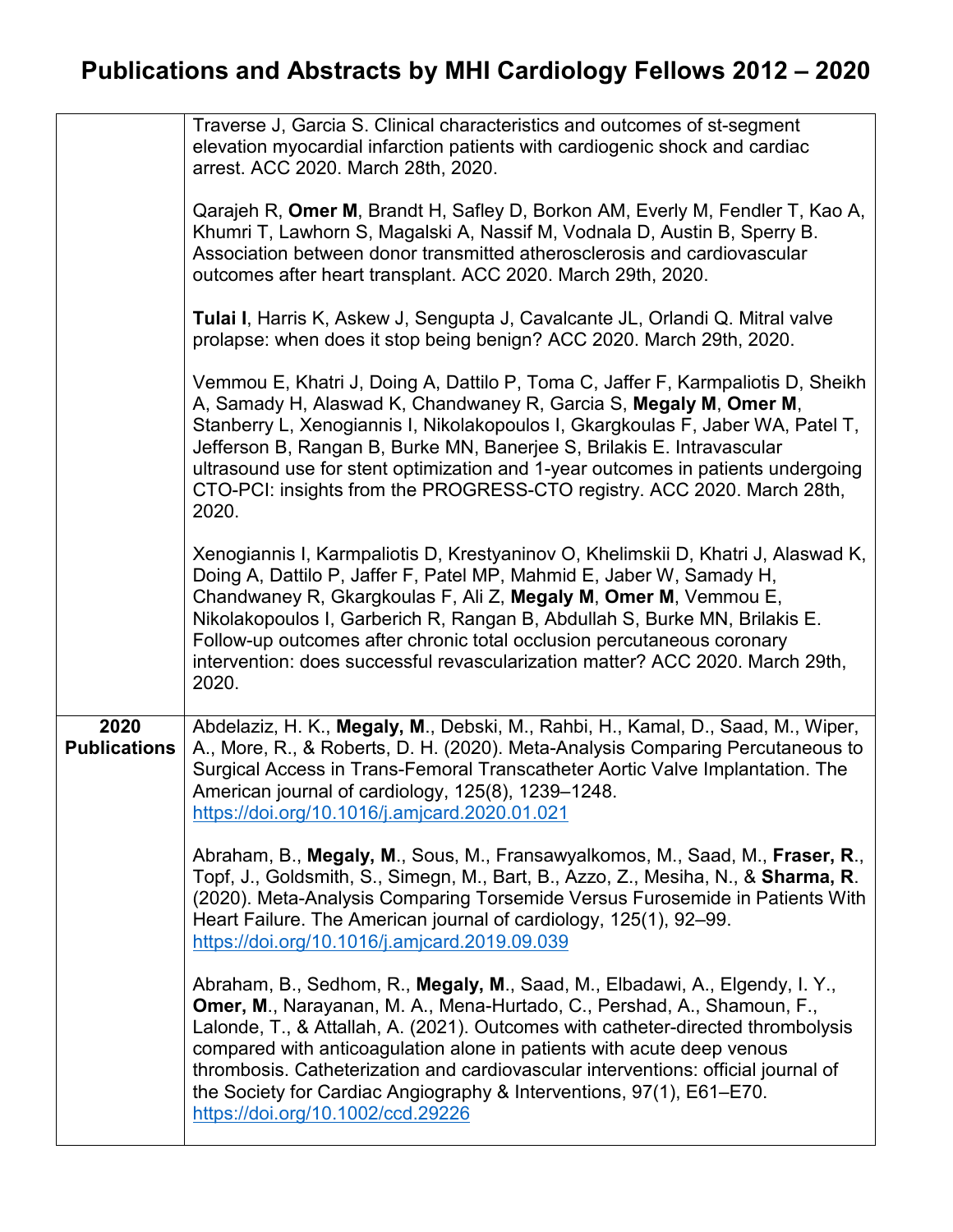Anantha-Narayanan, M., Kandasamy, V. V., Reddy, Y. N., **Megaly, M**., Baskaran, J., Pershad, A., Suri, R. M., & Garcia, S. (2020). Low-Risk Transcatheter Versus Surgical Aortic Valve Replacement - An Updated Meta-Analysis of Randomized Controlled Trials. Cardiovascular revascularization medicine: including molecular interventions, 21(4), 441–452.<https://doi.org/10.1016/j.carrev.2019.08.003>

**Chugh, Y.**, Bavishi, C., Mojadidi, M. K., Elgendy, I. Y., Faillace, R. T., Brilakis, E. S., Tamis-Holland, J., Mamas, M., & Chugh, S. K. (2020). Safety of transradial access compared to transfemoral access with hemostatic devices (vessel plugs and suture devices) after percutaneous coronary interventions: A systematic review and meta-analysis. Catheterization and cardiovascular interventions : official journal of the Society for Cardiac Angiography & Interventions, 96(2), 285–295.<https://doi.org/10.1002/ccd.29061>

**Chugh, Y.**, Chugh, S., & Chugh, S. K. (2020). Post-the SAFARI STEMI study: Is there still a debate on radial vs. femoral access in STEMI?. Indian heart journal, 72(5), 466–468. https://doi.org/10.1016/j.ihj.2020.08.006

Buda, K. G., **Megaly, M**. S., **Omer, M**., Xenogiannis, I., & Brilakis, E. S. (2020). Use of Radiation Protection Measures in Live Percutaneous Coronary Interventions Cases at Interventional Scientific Meetings. JACC. Cardiovascular interventions, 13(7), 905–906.<https://doi.org/10.1016/j.jcin.2019.11.036>

Elbadawi, A., Elgendy, I. Y., **Megaly, M**., Elzeneini, M., Mentias, A., **Omer, M**., Ogunbayo, G., Rai, D., Drachman, D. E., & Shishehbor, M. H. (2020). Temporal trends and outcomes of critical limb ischemia among patients with chronic kidney disease. Vascular medicine (London, England), 1358863X20951270. Advance online publication.<https://doi.org/10.1177/1358863X20951270>

Elbadawi, A., Elgendy, I. Y., **Megaly, M**., Ugwu, J., Shahin, H. I., Al-Azizi, K., Garcia, S., Abbott, J. D., Gafoor, S., Kleiman, N. S., & Goel, S. S. (2021). Trends and Outcomes of Transcatheter Aortic Valve Implantation Among Solid Organ Transplant Recipients. The American journal of cardiology, 138, 122–124. <https://doi.org/10.1016/j.amjcard.2020.09.052>

Elbadawi, A., Elgendy, I. Y., Mohamed, A. H., Almahmoud, M. F., **Omer, M.**, Abuzaid, A., Mahmoud, K., Ogunbayo, G. O., Denktas, A., Paniagua, D., Banerjee, S., & Jneid, H. (2020). Temporal Trends and Outcomes of Transcatheter Mitral Valve Repair and Surgical Mitral Valve Intervention. Cardiovascular revascularization medicine : including molecular interventions, 21(12), 1560–1566. https://doi.org/10.1016/j.carrev.2020.05.021

Elbadawi, A., Hamed, M., Elgendy, I. Y., **Omer, M. A.**, Ogunbayo, G. O., **Megaly, M.**, Denktas, A., Ghanta, R., Jimenez, E., Brilakis, E., & Jneid, H. (2020). Outcomes of Reoperative Coronary Artery Bypass Graft Surgery in the United States. Journal of the American Heart Association, 9(15), e016282. https://doi.org/10.1161/JAHA.120.016282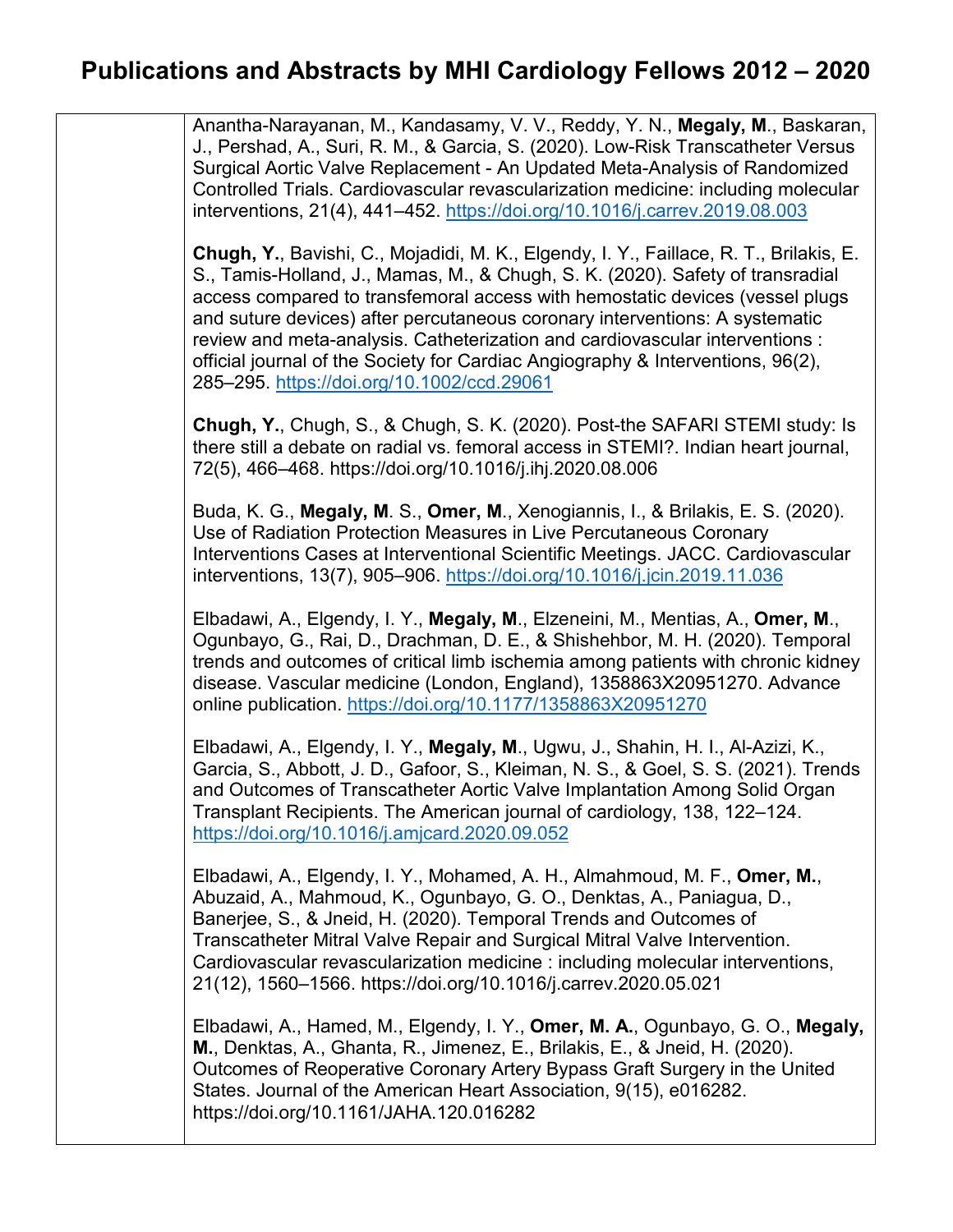Elbadawi, A., Mahmoud, K., Elgendy, I. Y., Elzeneini, M., **Megaly, M**., Ogunbayo, G., **Omer, M. A.**, Albert, M., Kapadia, S., & Jneid, H. (2020). Racial Disparities in the Utilization and Outcomes of Transcatheter Mitral Valve Repair: Insights From a National Database. Cardiovascular revascularization medicine : including molecular interventions, 21(11), 1425–1430. <https://doi.org/10.1016/j.carrev.2020.04.034> Elgendy, I. Y., Elbadawi, A., Sardar, P., Kolte, D., **Omer, M. A.**, Mahmoud, A. N., Jneid, H., Keeley, E. C., & Bhatt, D. L. (2020). Palliative Care Use in Patients With Acute Myocardial Infarction. Journal of the American College of Cardiology, 75(1), 113–117. https://doi.org/10.1016/j.jacc.2019.11.009 Garcia S, Stanberry L, Schmidt C, Sharkey S, **Megaly M**, Albaghdadi M, Meraj PM, Garberich R, Jaffer FA, Schmidt AC, Dixon SR, Rade JJ, Smith T, Tannenbaum M, Chambers J, Aguirre F, Huang PP, Kumbhani DJ, Koshy T, Feldman DN, Giri J, Kaul P, Thompson C, Khalili H, Maini B, Nayak KR, Cohen MG, Bangalore S, Shah B, Henry T. Impact of COVID-19 pandemic on STEMI care: An expanded analysis from the United States. Catheter Cardiovasc Interv. 2020;1–6.<https://doi.org/10.1002/ccd.29154> Hamandi, M., Saad, M., Hasan, R., **Megaly, M**., Abbott, J. D., Dib, C., Szerlip, M., Potluri, S., Lotfi, A., Kiemeneij, F., & Al-Azizi, K. M. (2020). Distal Versus Conventional Transradial Artery Access for Coronary Angiography and Intervention: A Meta-Analysis. Cardiovascular revascularization medicine : including molecular interventions, 21(10), 1209–1213. <https://doi.org/10.1016/j.carrev.2020.03.020> **Hammadah, M.**, Ponce, C., Sorajja, P., Cavalcante, J. L., Garcia, S., & Gössl, M. (2020). Point-of-care ultrasound: Closing guideline gaps in screening for valvular heart disease. Clinical cardiology, 43(12), 1368–1375. https://doi.org/10.1002/clc.23499 Hashimoto, G., Cavalcante, J. L., Mooney, M. R., Burns, M. R., **Ukaigwe, A. C.**, & Garcia, S. (2020). Assessment of aortic bioprosthetic valve fracture by Computed Tomography Angiography. Journal of cardiovascular computed tomography, S1934-5925(20)30439-1. Advance online publication. https://doi.org/10.1016/j.jcct.2020.09.002 Hryniewicz, K., **Hart, M**., Raile, D., Wang, Y., Mooney, M., Mudy, K., Eckman, P. M., Samara, M. A., Traverse, J., Sun, B., Williams, D. M., Wilson, K. J., Pavlovec, M., Kunz, M., Lyon, D., & Chavez, I. (2020). Multidisciplinary shock team is associated with improved outcomes in patients undergoing ECPR. The International journal of artificial organs, 391398820962807. Advance online publication. https://doi.org/10.1177/0391398820962807 **Jensen, J**. C., Dardari, Z. A., Blaha, M. J., White, S., Shaw, L. J., Rumberger, J., Rozanski, A., Berman, D. S., Budoff, M. J., Nasir, K., & Miedema, M. D. (2020). Association of Body Mass Index With Coronary Artery Calcium and Subsequent Cardiovascular Mortality: The Coronary Artery Calcium Consortium. Circulation.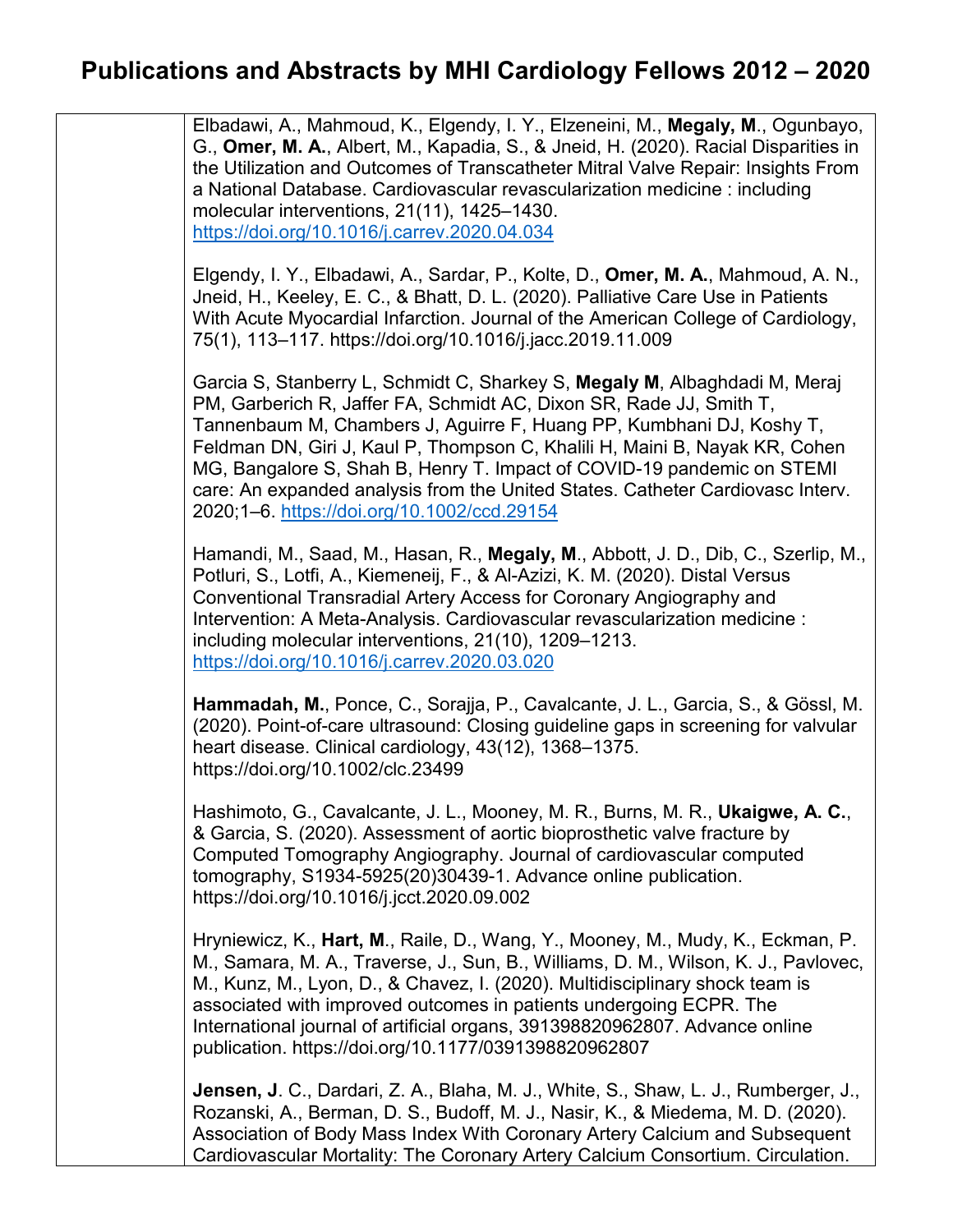Cardiovascular imaging, 13(7), e009495. <https://doi.org/10.1161/CIRCIMAGING.119.009495>

**Jensen, J**., **Thaler, C**., Saxena, R., Calcaterra, D., Sanchez, J., Orlandi, Q., & Harris, K. M. (2020). Transesophageal Echocardiography to Diagnose Watchman Device Infection. CASE (Philadelphia, Pa.), 4(3), 189–194. https://doi.org/10.1016/j.case.2020.01.008

Liu, J., Elbadawi, A., Elgendy, I. Y., **Megaly, M**., Ogunbayo, G. O., Krittanawong, C., Tamis-Holland, J. E., Ballantyne, C. M., Khalid, M. U., Virani, S., Gulati, M., Albert, M., Bozkurt, B., & Jneid, H. (2020). Age-Stratified Sex Disparities in Care and Outcomes in Patients With ST-Elevation Myocardial Infarction. The American journal of medicine, 133(11), 1293–1301.e1. <https://doi.org/10.1016/j.amjmed.2020.03.059>

**Megaly M**, Buda KG, Brilakis ES, Pershad A, Louka B, Saad M, Abdelaziz HK, Narayanan MA, Syed M, Mentias A, **Omer M**, Alexander J, Titus J, Garcia S. Outcomes with MANTA Device For Large-Bore Access Closure After Transcatheter Aortic Valve Replacement: A Meta-Analysis. Structural Heart (2020) DOI: 10.1080/24748706.2020.1809755

**Megaly, M**., & Brilakis, E. S. (2020). Primary Orbital Atherectomy for Treating a Heavily Calcified Balloon-Uncrossable Lesion. Cardiovascular revascularization medicine : including molecular interventions, 21(11S), 96–99. https://doi.org/10.1016/j.carrev.2020.02.001

**Megaly, M**., & Brilakis, E. S. (2020). Telesupported procedures: when and how. Catheterization and cardiovascular interventions : official journal of the Society for Cardiac Angiography & Interventions, 95(5), 911–913. <https://doi.org/10.1002/ccd.28878>

**Megaly, M**., Abraham, B., Abdelsalam, M., Saad, M., **Omer, M.**, Elbadawi, A., Mentias, A., Narayanan, M. A., Gafoor, S., Brilakis, E. S., Goessl, M., Cavalcante, J. L., Garcia, S., Kapadia, S., Pershad, A., Sorajja, P., & Sengupta, J. (2020). Short- and Long-Term Outcomes in Patients With New-Onset Persistent Left Bundle Branch Block After Transcatheter Aortic Valve Replacement. Cardiovascular revascularization medicine : including molecular interventions, 21(10), 1299–1304.<https://doi.org/10.1016/j.carrev.2020.03.009>

**Megaly, M**., Abraham, B., Pershad, A., Rinfret, S., Alaswad, K., Garcia, S., Azzalini, L., Gershlick, A., Burke, M. N., & Brilakis, E. S. (2020). Outcomes of Chronic Total Occlusion Percutaneous Coronary Intervention in Patients With Prior Bypass Surgery. JACC. Cardiovascular interventions, 13(7), 900–902. <https://doi.org/10.1016/j.jcin.2019.11.033>

**Megaly, M**., Brilakis, E. S., Abdelsalam, M., Pershad, A., Saad, M., Garcia, S., Burke, M. N., Schelbert, E. B., Bucciarelli-Ducci, C., & Cavalcante, J. L. (2020). Impact of Chronic Total Occlusion Revascularization on Left Ventricular Function Assessed by Cardiac Magnetic Resonance. JACC. Cardiovascular imaging,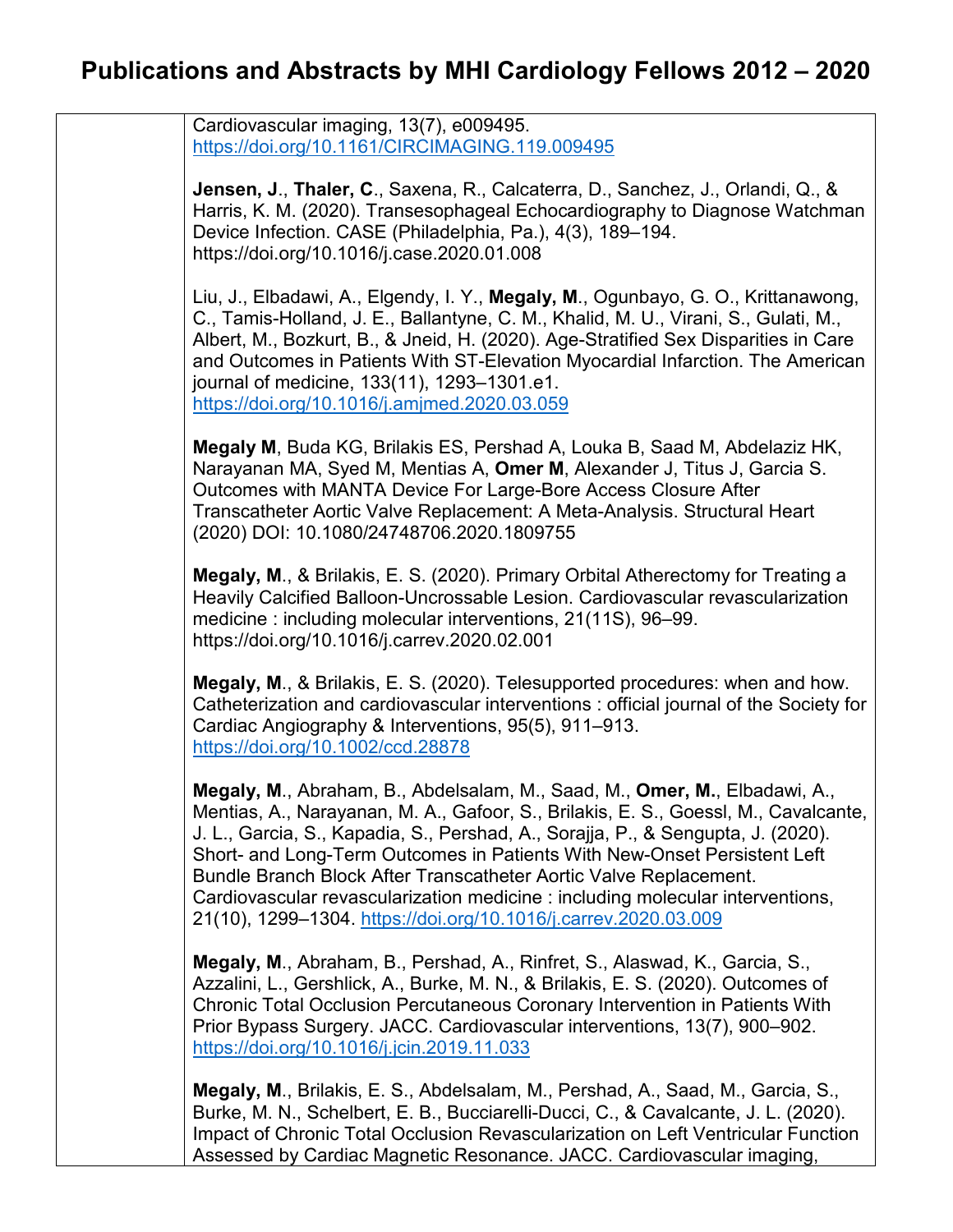S1936-878X(20)30924-4. Advance online publication. <https://doi.org/10.1016/j.jcmg.2020.10.012>

**Megaly, M**., Buda, K. G., Xenogiannis, I., Vemmou, E., Nikolakopoulos, I., Saad, M., Rinfret, S., Abbott, J. D., Aronow, H. D., Garcia, S., Pershad, A., Burke, M. N., & Brilakis, E. S. (2020). Systematic review and meta-analysis of short-term outcomes with drug-coated balloons vs. stenting in acute myocardial infarction. Cardiovascular intervention and therapeutics, 10.1007/s12928-020-00713-y. Advance online publication. https://doi.org/10.1007/s12928-020-00713-y

**Megaly, M**., Glogoza, M., Xenogiannis, I., Vemmou, E., Nikolakopoulos, I., **Omer, M.**, Saad, M., Willson, L., Monyak, D. J., Sullivan, P., Pershad, A., Chavez, I., Mooney, M., Traverse, J., Wang, Y., Garcia, S., Poulose, A., Burke, M. N., & Brilakis, E. S. (2020). Coronary intravascular brachytherapy for recurrent coronary drug-eluting in-stent restenosis: A systematic review and meta-analysis. Cardiovascular revascularization medicine : including molecular interventions, S1553-8389(20)30504-2. Advance online publication. https://doi.org/10.1016/j.carrev.2020.08.035

**Megaly, M**., Glogoza, M., Xenogiannis, I., Vemmou, E., Nikolakopoulos, I., **Omer, M.**, Willson, L., Monyak, D. J., Sullivan, P., Stanberry, L., Chavez, I., Mooney, M., Traverse, J., Wang, Y., Garcia, S., Poulose, A., Burke, M. N., & Brilakis, E. S. (2020). Outcomes with combined laser atherectomy and intravascular brachytherapy in recurrent drug-eluting in-stent restenosis. Cardiovascular revascularization medicine : including molecular interventions, S1553- 8389(20)30370-5. Advance online publication. https://doi.org/10.1016/j.carrev.2020.06.019

**Megaly, M**., Pershad, A., Glogoza, M., Elbadawi, A., **Omer, M.**, Saad, M., Mentias, A., Elgendy, I., Burke, M. N., Capodanno, D., & Brilakis, E. S. (2020). Use of intravascular imaging in patients with ST-segment elevation acute myocardial infarction. Cardiovascular revascularization medicine : including molecular interventions, S1553-8389(20)30582-0. Advance online publication. <https://doi.org/10.1016/j.carrev.2020.09.032>

**Megaly, M**., Sedhom, R., Pershad, A., Vemmou, E., Nikolakopoulos, I., Karacsonyi, J., Saad, M., Mentias, A., Garcia, S., Karmpaliotis, D., Egred, M., Burke, M. N., & Brilakis, E. S. (2020). Complications and failure modes of coronary microcatheters: Insights from the manufacturer and user facility device experience (MAUDE) database. EuroIntervention : journal of EuroPCR in collaboration with the Working Group on Interventional Cardiology of the European Society of Cardiology, EIJ-D-20-00572. Advance online publication. https://doi.org/10.4244/EIJ-D-20-00572

**Megaly, M**., Sorajja, P., Cavalcante, J. L., Pershad, A., Gössl, M., Abraham, B., **Omer, M.**, Elbadawi, A., & Garcia, S. (2020). Ischemic Stroke With Cerebral Protection System During Transcatheter Aortic Valve Replacement. JACC. Cardiovascular interventions, 13(18), 2149–2155. https://doi.org/10.1016/j.jcin.2020.05.039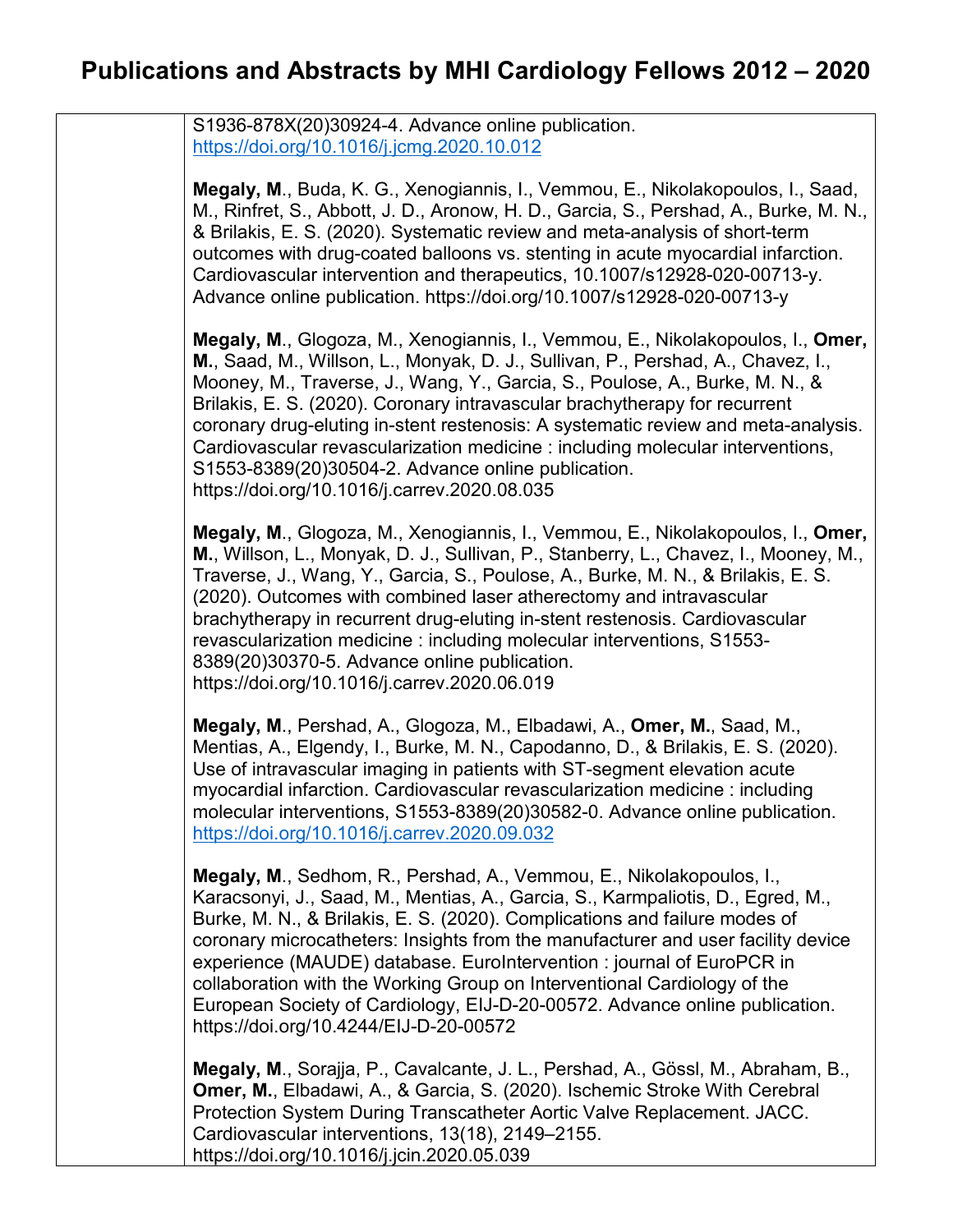**Megaly, M**., Xenogiannis, I., Abi Rafeh, N., Karmpaliotis, D., Rinfret, S., Yamane, M., Burke, M. N., & Brilakis, E. S. (2020). Retrograde Approach to Chronic Total Occlusion Percutaneous Coronary Intervention. Circulation. Cardiovascular interventions, 13(5), e008900.

<https://doi.org/10.1161/CIRCINTERVENTIONS.119.008900>

**Omer, M. A.**, Tyler, J. M., Henry, T. D., Garberich, R., Sharkey, S. W., Schmidt, C. W., Henry, J. T., Eckman, P., **Megaly, M**., Brilakis, E. S., Chavez, I., Burke, N., Gössl, M., Mooney, M., Sorajja, P., Traverse, J. H., Wang, Y., Hryniewicz, K., & Garcia, S. (2020). Clinical Characteristics and Outcomes of STEMI Patients With Cardiogenic Shock and Cardiac Arrest. JACC. Cardiovascular interventions, 13(10), 1211–1219.<https://doi.org/10.1016/j.jcin.2020.04.004>

**Omer, M.**, Xenogiannis, I., & Brilakis, E. S. (2020). Why every interventionalist should know when and how to deploy coils. International journal of cardiology, 298, 22–24. https://doi.org/10.1016/j.ijcard.2019.10.019

Sedhom, R., Abdelmaseeh, P., **Megaly, M**., & Asinger, R. (2020). Use of Direct Oral Anticoagulants in the Treatment of Left Ventricular Thrombi: A Systematic Review. The American journal of medicine, 133(11), 1266–1273.e6. <https://doi.org/10.1016/j.amjmed.2020.05.012>

Sidebottom, A. C., Vacquier, M. C., **Jensen, J. C**., Bradley, S. M., Knickelbine, T., Strauss, C., & Miedema, M. D. (2020). Trends in prevalence of guidelinebased use of lipid-lowering therapy in a large health system. Clinical cardiology, 43(6), 560–567. https://doi.org/10.1002/clc.23347

**Ukaigwe, A. C.**, Sorajja, P., Hashimoto, G., Lopes, B., & Gössl, M. (2020). Challenges of Left Atrial Appendage Occlusion Using a Watchman After Transcatheter Mitral Valve Implantation With a Tendyne. JACC. Cardiovascular interventions, 13(14), 1720–1722.<https://doi.org/10.1016/j.jcin.2020.04.026>

**Ukaigwe, A.**, Gössl, M., Cavalcante, J., Olson, S., & Sorajja, P. (2020). Neo-Left Ventricular Outflow Tract Modification With Alcohol Septal Ablation Before Tendyne Transcatheter Mitral Valve Replacement. JACC. Cardiovascular interventions, 13(17), 2078–2080. https://doi.org/10.1016/j.jcin.2020.05.010

Vemmou, E., Khatri, J., Doing, A. H., Dattilo, P., Toma, C., Sheikh, A., Alaswad, K., Jefferson, B. K., Patel, T. N., Chandwaney, R. H., Jaffer, F. A., Jaber, W., Samady, H., Gkargkoulas, F., Moses, J. W., Lembo, N. J., Kirtane, A. J., Parikh, M., Ali, Z. A., **Megaly, M**., … Karmpaliotis, D. (2020). Impact of Intravascular Ultrasound Utilization for Stent Optimization on 1-Year Outcomes After Chronic Total Occlusion Percutaneous Coronary Intervention. The Journal of invasive cardiology, 32(10), 392–399.

Vemmou, E., Nikolakopoulos, I., Xenogiannis, I., **Megaly, M**., **Omer, M. A.**, Stanberry, L., Garberich, R., Rangan, B. V., Baran, K. W., Gössl, M., Sorajja, P., Chavez, I., Mooney, M., Traverse, J., Wang, Y., Garcia, S., Poulose, A., Burke,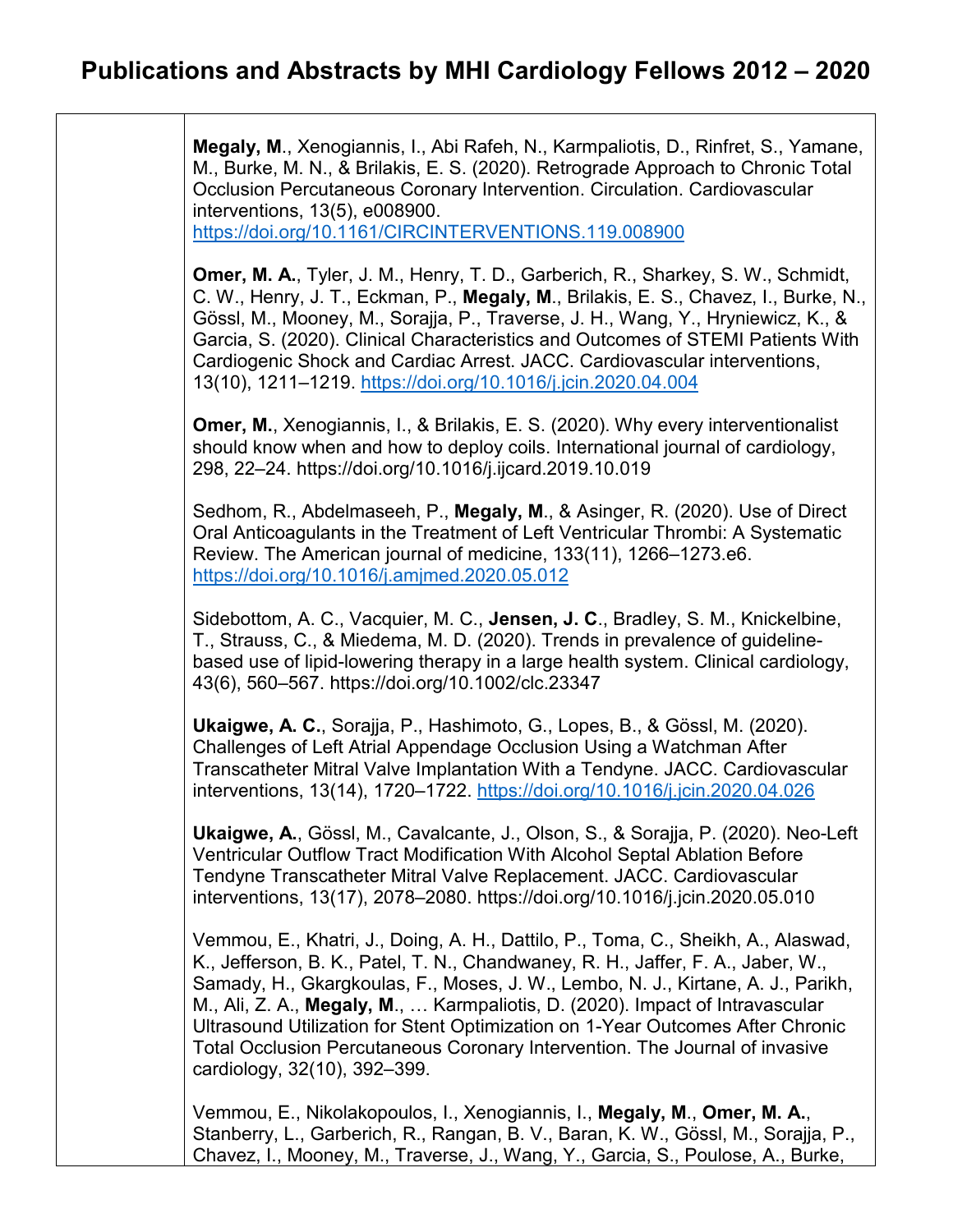|                          | M. N., & Brilakis, E. S. (2020). The Impact of Novel X-Ray Systems and X-Ray<br>System Optimization on Patient Radiation Dose Administered During Cardiac<br>Catheterization. The Journal of invasive cardiology, 32(6), 218-221.<br>Xenogiannis I, Jaffer FA, Shah A, Omer M, Megaly M, Vemmou E,<br>Nikolakopoulos I, Rangan B, Garcia S, Lesser J, Cavalcante J, Burke MN,<br>Brilakis ES. Computed Tomography Angiography Co-Registration with Real-Time<br>Fluoroscopy in Chronic Total Occlusion Percutaneous Coronary Interventions.<br>EuroIntervention. 2020 Jul 14: EIJ-D-20-00175. doi: 10.4244/EIJ-D-20-00175.                                                                                                                                                                                                                                                                                                                                                                                                                                                                                                                                                                                                                                                                                                                                                                                                                                                                                                                                                                                                                                                                                                                                                                                                                                                                                                                                                                                                                                                                                     |
|--------------------------|----------------------------------------------------------------------------------------------------------------------------------------------------------------------------------------------------------------------------------------------------------------------------------------------------------------------------------------------------------------------------------------------------------------------------------------------------------------------------------------------------------------------------------------------------------------------------------------------------------------------------------------------------------------------------------------------------------------------------------------------------------------------------------------------------------------------------------------------------------------------------------------------------------------------------------------------------------------------------------------------------------------------------------------------------------------------------------------------------------------------------------------------------------------------------------------------------------------------------------------------------------------------------------------------------------------------------------------------------------------------------------------------------------------------------------------------------------------------------------------------------------------------------------------------------------------------------------------------------------------------------------------------------------------------------------------------------------------------------------------------------------------------------------------------------------------------------------------------------------------------------------------------------------------------------------------------------------------------------------------------------------------------------------------------------------------------------------------------------------------|
| 2019<br><b>Abstracts</b> | Ali A, Hallak O, Saad M, Omer M, Elbadawi A, Mahmoud A, Narayanan MA, Al-<br>Azizi K, Elgendy I, Megaly M. Impact of Diabetes on the Outcomes of Chronic<br>Total Occlusion Percutaneous Coronary Interventions: An Updated Systematic<br>Review and Meta analysis. Presented at TCT 2019. Sep 27, 2019.<br>Ali A, Megaly MS, Hallak O, Shaker M, Abdelghaffar B, Saad M. Outcomes with<br>intracardiac versus transesophageal echocardiography-guided left atrial<br>appendage occlusion. Poster presentation on May 20 at SCAI 2019, Las Vegas,<br>NV.<br>Elbadawi A, Al-Taweel O, Omer M, Mazhar M, Ogunbayo G, Hamed M, Elgendy<br>I. In Hospital Outcomes of Transcatheter Mitral Valve Repair in Rheumatic Mitral<br>Valve Disease. Presented at TCT 2019. Sep 26, 2019.<br>Elbadawi A, Elgendy I, Al-Taweel O, Mohamed A, Mahmoud K, Omer M,<br>Ogunbayo G, Hamed M, Olorunfemi O, Gilani S, Kumfa P, Khalife W, Rangasetty<br>U. Sex Related Differences in In Hospital Outcomes of Transcatheter Mitral Valve<br>Repair: Perspectives From a National Database. Presented at TCT 2019. Sept<br>26, 2019.<br>Elbadawi A, Ogunbayo G, Megaly MS, Elgendy IY, Saad M. Comparative<br>Outcomes of Transfemoral Versus Transapical Access for Transcatheter Aortic<br>Valve Replacement in Diabetics. Poster presentation on May 21 at SCAI 2019,<br>Las Vegas, NV.<br>Elbadawi A, Saad M, Elgendy I, Mahmoud K, Barssoum K, Omer M, Mahmoud<br>A, Hamed M, Ogunbayo G, Khalife W, Jneid H. Comparative Outcomes of<br>Transcatheter Versus Surgical Aortic Valve Replacement in Patients With Old<br>Infarct. Presented at TCT 2019. Sep 28, 2019.<br>Megaly M, Ali A, Saad M, Omer M, Xenogiannis I, Werner G, Karmpaliotis D,<br>Russo J, Yamane M, Garbo R, Gagnor A, Ungi I, Rinfret S, Pershad A, Wojcik J,<br>Garcia S, Sianos G, Mashayekhi K, Galassi A, Burke MN, Brilakis E. Outcomes<br>with retrograde vs. antegrade chronic total occlusion revascularization. Presented<br>at TCT 2019. Sept 25 2019.<br><b>Megaly M, Brilakis E. Impella supported Left Main PCI in a Patient with RCA</b> |
|                          | CTO. Presented at TCT 2019. Sep 28, 2019.                                                                                                                                                                                                                                                                                                                                                                                                                                                                                                                                                                                                                                                                                                                                                                                                                                                                                                                                                                                                                                                                                                                                                                                                                                                                                                                                                                                                                                                                                                                                                                                                                                                                                                                                                                                                                                                                                                                                                                                                                                                                      |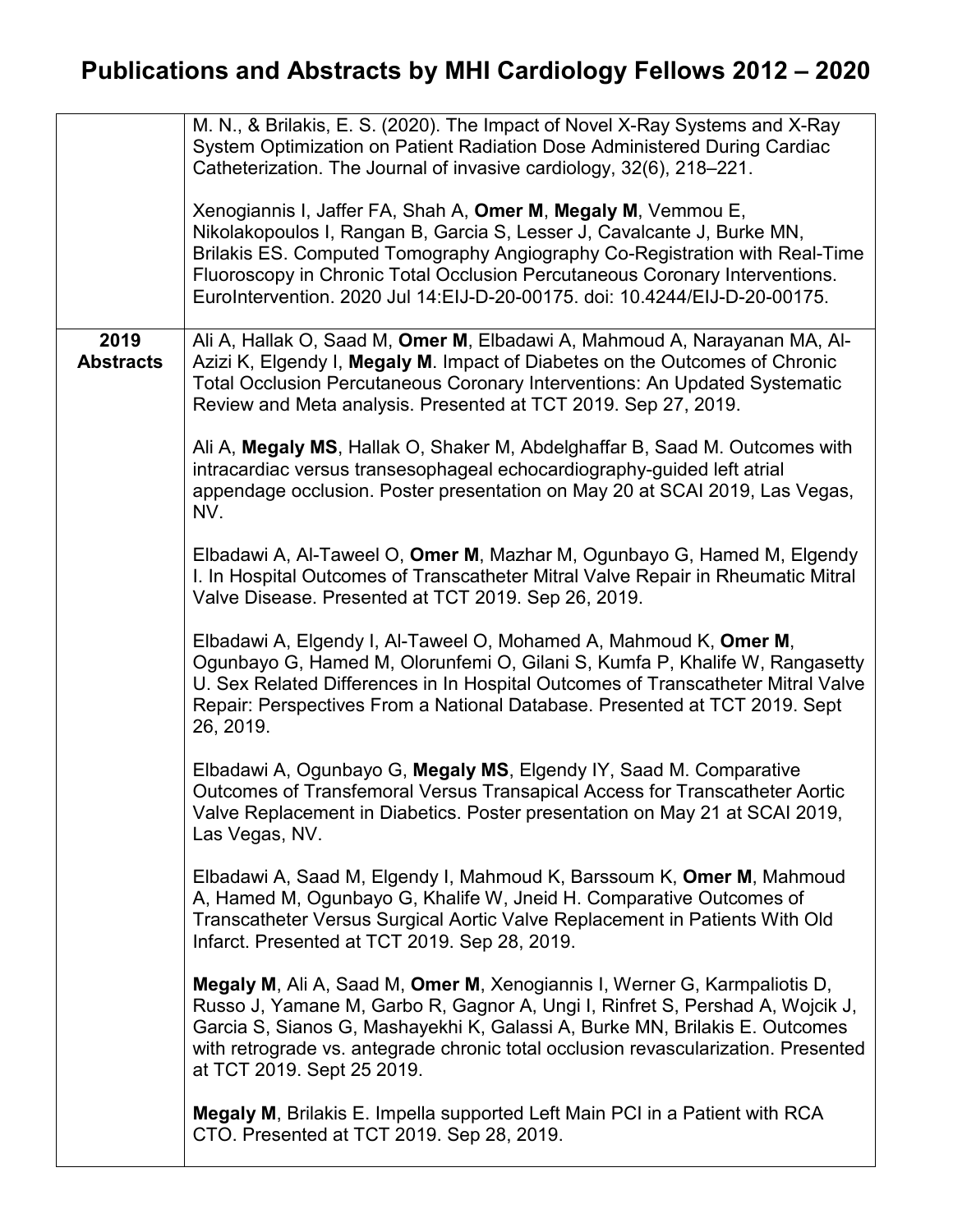**Megaly M**, Cavalcante J, Sorajja P, Garcia S. Percutaneous closure of a post TAVR Aorta RV fistula. Presented at TCT 2019. Sep 28 ,2019.

**Megaly M**, Gössl M, Sorajja P, Anzia LE, Henstrom J, Morley P, Garberich R, Bradley SM, Tang CY, Abdelhadi RH, Pederson W, Poulose A, Gornick CC, Lesser J, Garcia S, Sengupta J. Outcomes After Pacemaker Implantation in Patients With New Onset Left Bundle Branch Block After Transcatheter Aortic Valve Replacement. Presented at TCT 2019. September 26, 2019.

**Megaly M**. Impact of Diabetes on the Outcomes of Chronic Total Occlusion Percutaneous Coronary Interventions: An Updated Systematic Review and Meta-Analysis. Presented at TCT 2019. Sep 14, 2019.

**Megaly M**, Khalil C, Saad M, Xenogiannis I, **Omer M**, Narayanan MA, Pershad A, Garcia S, Seto A, Burke MN, Brilakis E. Outcomes With Deferred vs. Performed Revascularization of Coronary Lesions With Fractional Flow Reserve Values in the Grey Zone. Presented at TCT 2019. Sept 26, 2019.

**Megaly MS**, Xenogiannis I. Coronary Challenging Case Competition - Semifinals 3. Session at CVI conference, July 18, 2019.

**Megaly MS**. Coronary Challenging Case Competition - Semifinals 2. Session at CVI conference, July 18, 2019.

**Megaly, M**. Tips and Tricks in Left Main and Bifurcations: The Sequel; Case 5: Distal Left Main PCI, DK-Crush Troubleshooting. Session at SCAI 2019, Las Vegas, NV.

**Megaly MS**, Abraham B, Saad M, Mekaiel A, Soukas PA, Banerjee S, Shishehbor M. Outcomes with Cilostazol After Endovascular Therapy of Peripheral Artery Disease. Poster presentation on May 20 at SCAI 2019, Las Vegas, NV.

**Megaly MS**, Karatasakis A, Abraham B, **Jensen J**, **Omer MA**, Elbadawi A, Sandoval YP, Shishehbor M, Banerjee S, Alaswad K, Rinfret S, Burke MN, Brilakis ES, Saad M. Radial versus Femoral Approach in Chronic Total Occlusion Percutaneous Coronary Intervention: A Systematic Review and Meta-Analysis. Poster presentation on May 22 at SCAI 2019. Las Vegas, NV.

Narayanan MA, Kandasamy VV, Reddy YNV, **Megaly M**, Baskaran J, Pershad A, Suri R, Garcia S. Low risk Transcatheter versus Surgical Aortic Valve Replacement: A Meta analysis of Randomized Controlled Trials. Presented at TCT 2019. Sep 28, 2019.

Narayanan MA, Malik U, Mbai M, **Megaly M**, Florea V, **Sharma A**, Cavalcante J, Garcia S. Impact of Diastolic Dysfunction on Mortality and Quality of Life After Transcatheter Aortic Valve Replacement. Presented at TCT 2019. Sep 26, 2019.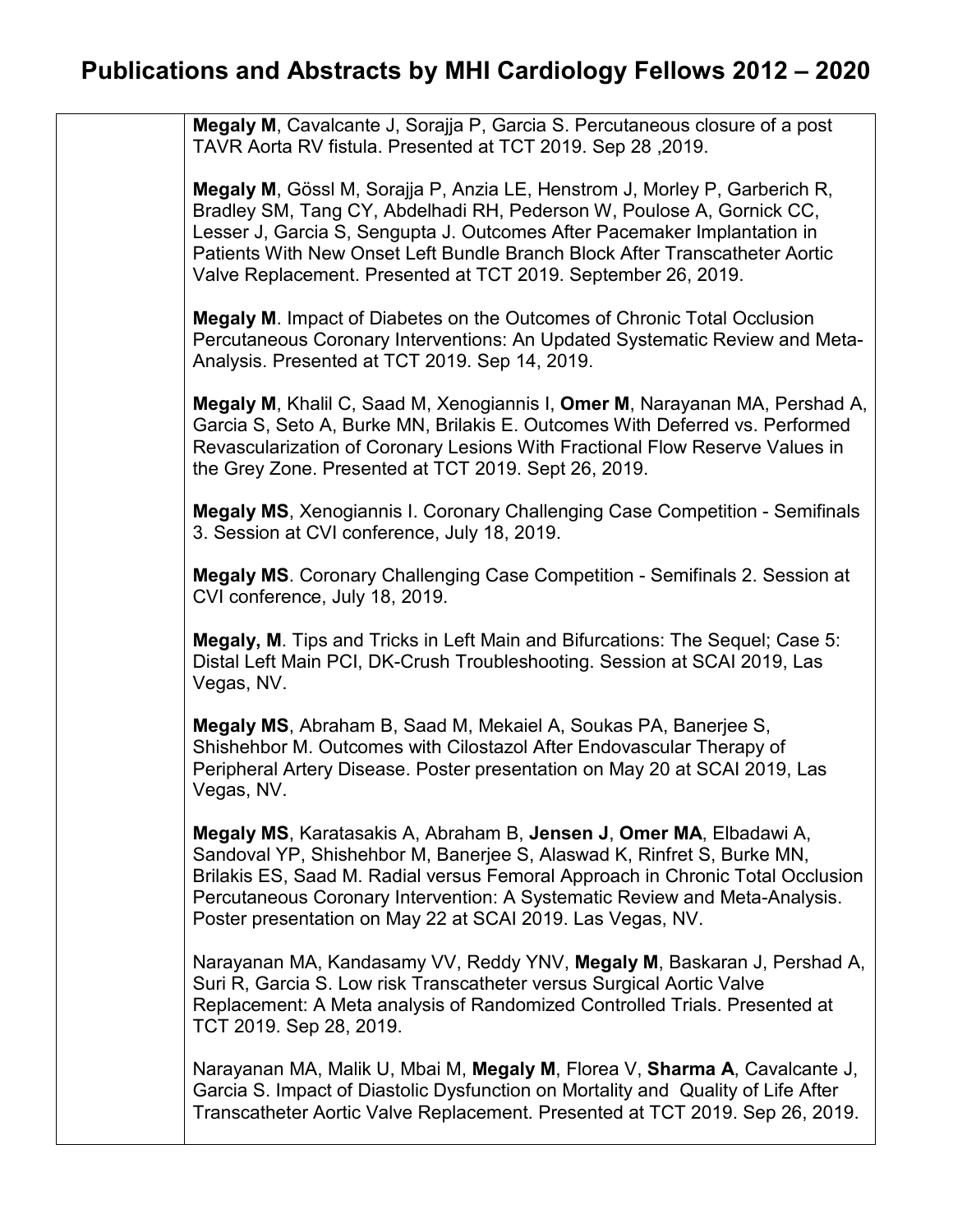| Narayanan MA, Malik U, Megaly MS, Mbai M, Garcia S. Diastolic Dysfunction<br>and Long-Term Mortality After Transcatheter Aortic Valve Replacement. Poster<br>presentation on May 21 at SCAI 2019, Las Vegas, Nevada.                                                                                                                                                                                                                                                                                                                            |
|-------------------------------------------------------------------------------------------------------------------------------------------------------------------------------------------------------------------------------------------------------------------------------------------------------------------------------------------------------------------------------------------------------------------------------------------------------------------------------------------------------------------------------------------------|
| <b>Omer M, Brilakis E, Kennedy KF, Elgendy I, Jones P, Enriquez JR, Arnold SV,</b><br>Chan PS, Spertus J. Culprit Vessel Only Versus Multivessel Percutaneous<br>Coronary Intervention in Patients With NSTEMI and Cardiogenic Shock: Insights<br>From the NCDR CathPCI Registry. Presented at TCT 2019. Sep 27, 2019.                                                                                                                                                                                                                          |
| <b>Omer M, Elgendy I, Elbadawi A, Megaly M, Enriquez JR, Jneid H, Sandoval Y,</b><br>Brilakis R. In Hospital Outcomes of ST Segment Elevation Myocardial Infarction<br>Involving the Left Main Coronary Artery: Insights from the National Inpatient<br>Sample. Presented at TCT 2019. Sep 27, 2019.                                                                                                                                                                                                                                            |
| Saad M, Hamandi M, Hasan R, Megaly M, Potluri S, Szerlip M, Abbott JD, Lotfi<br>A, Kiemeneii F, Al-Azizi K. Outcomes of Distal Versus Proximal Trans-Radial<br>Approach for Coronary Angiogram and Percutaneous Coronary Intervention.<br>Presented at TCT 2019. September 28, 2019.                                                                                                                                                                                                                                                            |
| <b>Sharma A, Curry JC, Stanbrry LI, Garberich RF, Pavlovec MP, Lesser JR,</b><br>Manunga JM, Calcaterra D, Titus JM, Mudy K, Harris KM. Adverse outcomes<br>after acute aortic dissection are preceded by change in novel aortic constant on<br>serial imaging. Poster #1237-475 presented at ACC March 17, New Orleans, LA.                                                                                                                                                                                                                    |
| Tajti P, Kampaliotis D, Alaswad K, Jaffer FA, Yeh RW, Patel M, Mahmud E, Choi<br>JW, Burke MN, Doing AH, Toma C, Krestyaninov O, Khelimskii D, Potluri S,<br>Kandzari DE, Garcia S, Koutouzis M, Khatri JJ, Jaber W, Jefferson B,<br>Xenogiannis I, Hall A, Rangan B, Banerjee S, Brilakis ES. Procedural Outcomes<br>of Percutaneous Coronary Interventions for Chronic Total Occlusions in atients<br>with Low Left Ventricular Ejection Fraction: Insights from the PROGRESS CTO<br>Registry. Presented at ACC March 16-19, New Orleans, LA. |
| Tajti P, Karmpaliotis D, Alaswad K, Jaffer F, Burke MN, Dattilo P, Uretsky B,<br>Holper E, Koutouzis M, Tsiafoutis I, Samady H, Jefferson B, Patel T, Abdullah S,<br>Moses J, Lembo N, Parikh M, Kirtane A, Ali Z, Doshi D, Hall A, Xenogiannis I,<br>Rangan B, Banerjee S, Brilakis E. Contemporary outcomes of chronic total<br>occlusion interventions for in-stent restenosis occlusions: update from an<br>international multicenter registry. Poster #1206-068 presented at ACC 2019,<br>New Orleans, LA.                                 |
| Tajti P, Karmpaliotis D, Alaswad K, Jaffer FA, Burke MN, Datillo P, Uretsky BF,<br>Holper E, Koutouzis M, Tsiafoutis I, Samady H, Jefferson B, Patel T, Abdulla S,<br>Moses JW, Lembo NJ, Parikh M, Kirtane A, Ali Z, Doshi D, Xenogiannis I, Hall A,<br>Rangan B, Banerjee S, Brilakis ES. Contemporary Outcomes of Percutaneous<br>Coronary Interventions of Chronic Total Occlusions due to In-stent Restenosis:<br>Update from an International Multicenter Registry. Presented at ACC March 16-<br>19, 2019, New Orleans LA.               |
|                                                                                                                                                                                                                                                                                                                                                                                                                                                                                                                                                 |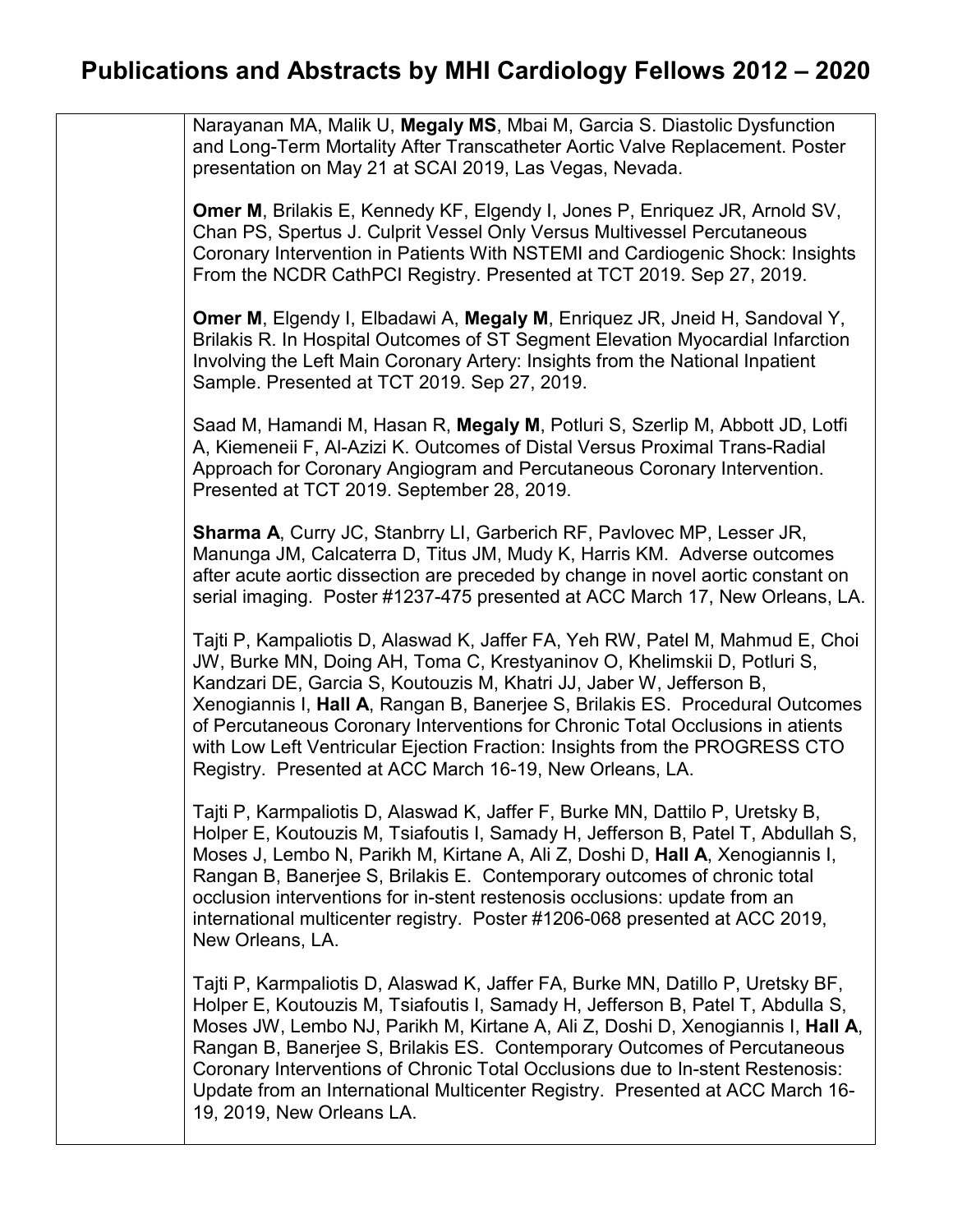Tajti P, Karmpaliotis D, Alaswad K, Jaffer FA, Yeh RW, Patel M, Mahmud E, Choi JW, Burke MN, Toma C, Krestyaninov O, Khelimskii D, Potluri S, Wyman MR, Kandzari DE, Garcia S, Koutouzis M, Khatri JJ, Jaber W, Kirtane AJ, Xenogiannis I, **Hall A**, Rangan B, Banerjee S, Brilakis ES. Impact of Distal Vessel Quality on Acute Procedural Outcomes of Chronic Total Occusion Percutaneous coronary Interventions: Insights from the PROGRESS CTO Registry. Presented at ACC March 16-19, New Orleans, LA. Tajti P, Xenogiannis I, **Hall AB**, Burke MN, Chavez IJ, Garcia S, Goessl M, Mooney MR, Poulose AK, Sorajja P, Wang YL, Vemmou E, Nikolakopoulos I, Morley P, Rangan B, Brilakis ES. Use of the DyeVert System in Chronic Total Occlusion Percutaneous Coronary Intervention. Poster presentation on May 21 at SCAI 2019, Las Vegas, NV.

**Thaler C**, **Jensen J**, Sanchez J, Saxena R, Orlandi Q, Calcaterra D, Harris KM. Transesophageal echocardiogram to diagnose Watchman device infection. ASE Scientific sessions 2019

**Thaler C**, Nowariak M, Schmidt C, Grey E, Henry TD, Sharkey SW. Long-term outcomes after emergency revascularization for spontaneous coronary artery dissection. ACC 2020. March 30th, 2020.

Vemmou E, Nikolakopoulos I, Xenogiannis I, **Hall AB**, Morley P, Rangan B, Brilakis ES. The effect of X-ray system optimization in patient radiation dose during cardiac catheterization. Poster presented May 21 at SCAI 2019, Las Vegas, NV.

**Wananu M**, Sengupta J, Stanberry L, Hauser R, Abdelhadi R. Short-circuiting and oversensing due to insulation breaches in a dual conductor implantable cardioverter defibrillator lead: implications for patient safety and management. Poster #1268-280 presented March 17, 2019 at ACC, New Orleans, LA.

Xenogiannis I, Alaswad K, Khatri JJ, Choi JW, Doing AH, Dattilo P, Jaffer FA, Uretsky B, Krestyaninov O, Khelimskii D, Patel M, Mahmud E, Potluri S, Koutouzis M, Tsiafoutis I, Jaber W, Samady H, Jefferson BK, Patel T, **Megaly MS**, **Hall AB**, Vemmou E, Nikolakopoulos I, Rangan BV, Morley PW, Abdullah S, Garcia S, Banerjee S, Burke MN, Brilakis ES. Outcomes of Investment Procedures in Chronic Total Occlusion Interventions. Presented at TCT 2019. Sep 27, 2019.

Xenogiannis I, Burke MN, **Megaly M**, **Hall AB**, Tajti P, Morley PW, Rangan B, Brilakis ES. Computed tomography angiography co-registration with real-time fluoroscopy in chronic total occlusion percutaneous coronary interventions. Presented March 16, 2019 at ACC, New Orleans, LA.

Xenogiannis I, Gkargkoulas F, Karmpaliotis D, Krestyaninov O, Khelimskii D, Jaffer FA, Khatri JJ, Kandzari DE, Wyman RM, Doing AH, Dattilo P, Toma C, Yeh RW, Tamez H, Choi JW, Jaber W, Samady H, Sheikh AM, Potluri S, Patel M, Mahmud E, Elbaruny B, Love MP, Koutouzis M, Tsiafoutis I, Jefferson BK, Patel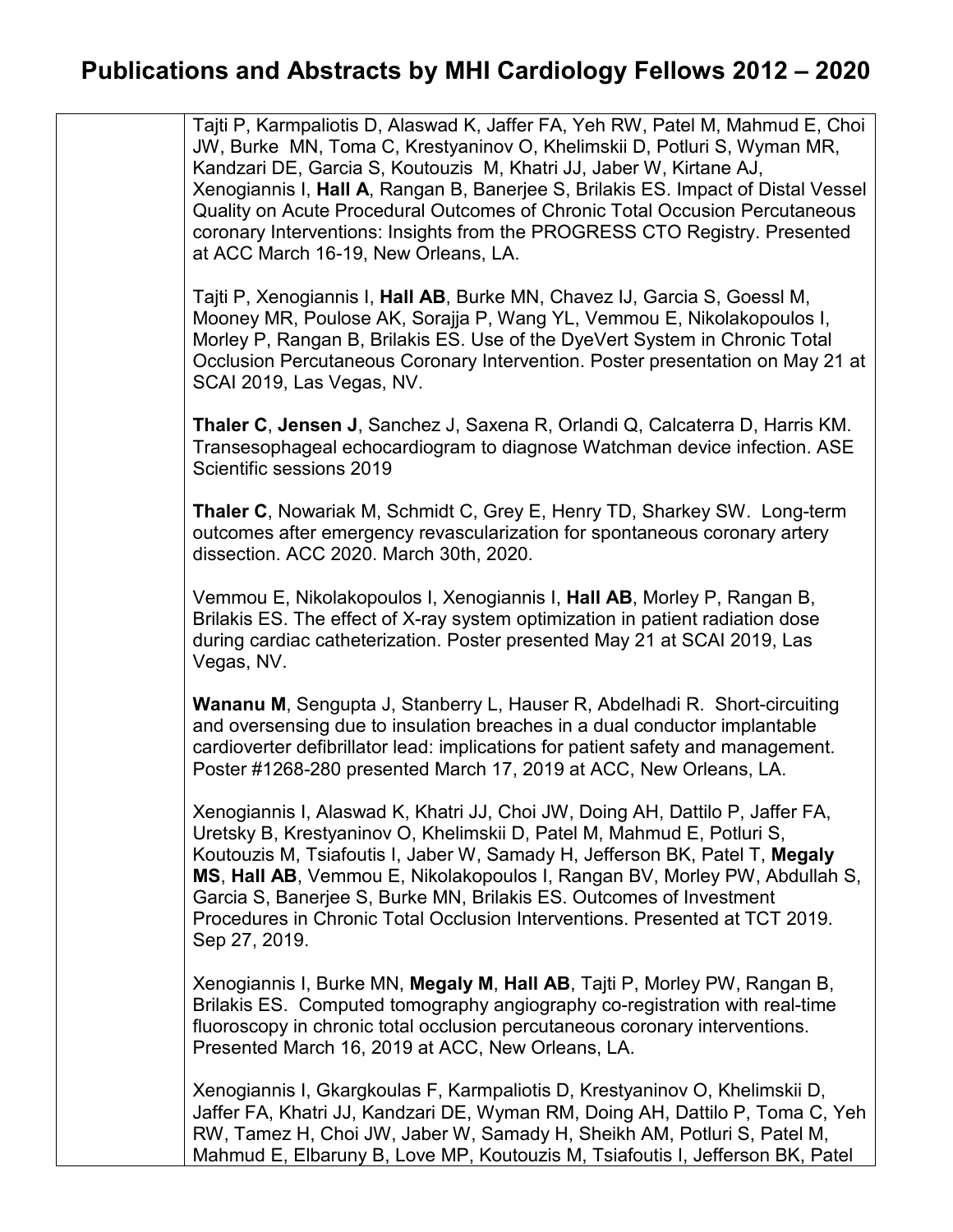| T, Uretsky B, Moses JW, Lembo NJ, Parikh M, Kirtane AJ, Ali ZA, Hall AB,<br>Megaly MS, Vemmou E, Nikolakopoulos I, Rangan BV, Morley PS, Dargham BB,<br>Abdullah S, Garcia S, Banerjee S, Burke MN, Brilakis ES, Alaswad K. Retrograde<br>Chronic Total Occlusion Percutaneous Coronary Interventions via Saphenous<br>Vein Grafts. Presented at TCT 2019. Sep 27, 2019.                                                                                                                                                                                                                                                                                                                                |
|---------------------------------------------------------------------------------------------------------------------------------------------------------------------------------------------------------------------------------------------------------------------------------------------------------------------------------------------------------------------------------------------------------------------------------------------------------------------------------------------------------------------------------------------------------------------------------------------------------------------------------------------------------------------------------------------------------|
| Xenogiannis I, Karmpaliotis D, Alaswad K, Basir M, Yeh RW, Tamez H, Patel MP,<br>Mahmud E, Choi JW, Burke MN, Doing A, Dattilo P, Khatri J, Sheikh AM, Malik<br>BA, Greene M, Rafeh NA, Maallouf A, Jaoudeh FA, Moses JW, Lembo NJ,<br>Parikh MA, Kirtane AJ, Ali ZA, Gkargkoulas F, Russo J, Hakemi EU, Tajti P, Hall<br>AB, Vemmou E, Nikolakopoulos I, Rangan B, Abdullah S, Banerjee S, Brilakis<br>ES. Left Main Chronic Total Occlusion Percutaneous Coronary Intervention: A<br>Case Series. Poster presentation on May 21 at SCAI 2019, Las Vegas, NV.                                                                                                                                          |
| Xenogiannis I, Karmpaliotis D, Alaswad K, Basir MB, Yeh RW, Tamez H, Patel M,<br>Mahmud E, Choif JW, Burke MN, Doing AH, Dattilo P, Khatri JJ, Sheikh AM,<br>Malik BA, Greene ME, Rafeh NA, Maallouf A, Jaoudeh FA, Moses JW, Lembo<br>NJ, Parikh M, Kirtane AJ, Ali ZA, Gkargkoulas F, Russo J, Hakemi E, Tajti P, Hall<br>AB, Vemmou E, Nikolakopoulos I, Rangan BV, Abdullah S, Banerjee S, Brilakis<br>ES. Left Main Chronic Total Occlusion Percutaneous Coronary Intervention: A<br>Case Series. Poster presentation at CVI conference, July 19, 2019.                                                                                                                                            |
| Xenogiannis I, Karmpaliotis D, Alaswad K, Jaffer F, Patel M, Tsiafoutis I, Uretsky<br>B, Burke MN, Smith AJC, Samady H, Jefferson B, Patel T, Holper E, Moses J,<br>Lembo N, Parikh M, Kirtane A, Ali Z, Gargoulas F, Tajti P, Hall AB, Rangan B,<br>Abdulla S, Banerjee S, Brilakis ES. Comparison of the incidence, clinical<br>characteristics and procedural outcomes of chronic total occlusion interventions<br>among different target vessels: insights from a contemporary multicenter registry.<br>Poster #1101-008 presented March 16, 2019 at ACC, New Orleans, LA.                                                                                                                          |
| Xenogiannis I, Karmpaliotis D, Alaswad K, Jaffer FA, Yeh RW, Mahmud E, Choi<br>JW, Burke MN, Doing A, Dattilo P, Toma C, Smith AJC, Uretsky BF, Krestyaninov<br>O, Khelimskii D, Holper EM, Potluri S, Wyman RM, Kandzari DE, Garcia S,<br>Koutouzis M, Tsiafoutis I, Khatri J, Jaber W, Samady H, Jefferson B, Patel T,<br>Sheikh AM, Malik BA, Moses JW, Lembo NJ, Parikh MA, Kirtane AJ, Ali ZA,<br>Gkargkoulas F, Tajti P, Hall AB, Vemmou E, Nikolakopoulos I, Rangan B,<br>Abdullah S, Banerjee S, Brilakis ES. The Impact of Peripheral Artery Disease in<br><b>Chronic Total Occlusion Percutaneous Coronary Intervention. Poster</b><br>presentation on May 21 at SCAI 2019 in Las Vegas, NV.  |
| Xenogiannis I, Karmpaliotis D, Alaswad K, Jaffer FA, Yeh RW, Patel M, Mahmud<br>E, Choi JW, Burke MN, Doing AH, Dattilo P, Toma C, Smith AJC, Uretsky B,<br>Krestyanino O, Khelimskii D, Holper E, Potlur S, Wyman RM, Kandzari DE,<br>Garcia S, Koutouzis M, Tsiafoutis I, Khatri JJ, Jaber W, Samady H, Jefferson BK,<br>Patel T, Sheikh AM, Bilal MA, Moses JW, Lembo NJ, Parikh M, Kirtane AJ, Ali<br>ZA, Gkargkoulas F, Tajti P, Hall AB, Vemmou E, Nikolakopoulos I, Rangan BV,<br>Abdullah S, Banerjee S, Brilakis ES. The Impact of Peripheral Artery Disease in<br><b>Chronic Total Occlusion Percutaneous Coronary Intervention. Poster</b><br>presentation at CVI conference, July 19, 2019. |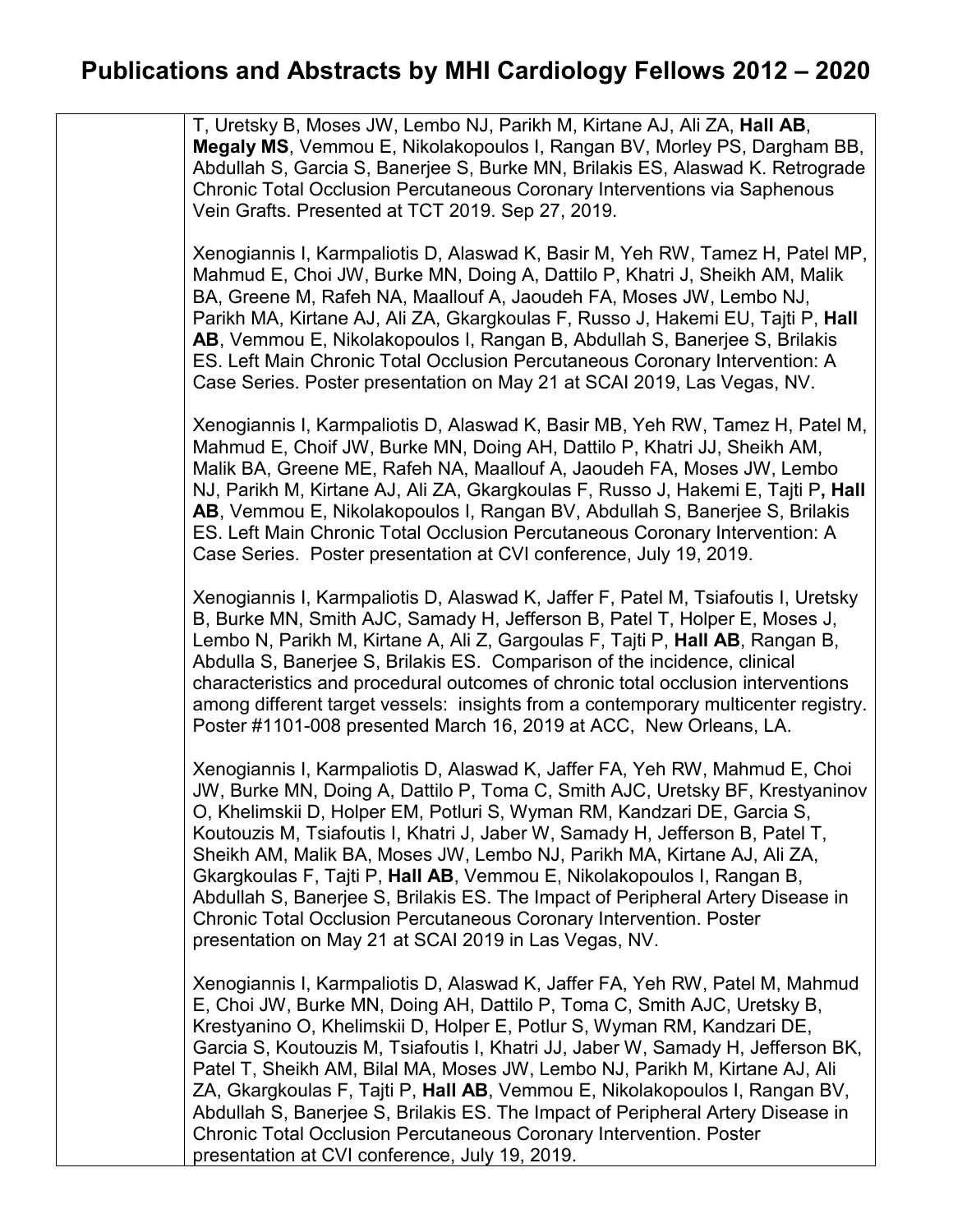|                             | Xenogiannis I, Karmpaliotis D, Alaswad K, Krestyaninov O, Khelimskii D, Choi J,<br>Jaffer F, Patel M, Mahmud E, Kandzari D, Doing A, Koutouzis M, Burke MN,<br>Khatri J, Toma C, Yeh R, Wyman RM, Jaber W, Patel T, Potluri S, Tajti P, Hall<br>AB, Rangan B, Banerjee S, Brilakis ES. Contemporary outcomes of chronic total<br>occlusion percutaneous coronary interventions: update from the PROGRESS<br>CTO (PROspective Global REgiStry for the Study of Chronic Total Occlusion<br>Intervention) registry. Poster #1101-009 presented March 16, 2019 at ACC, New<br>Orleans, LA.        |
|-----------------------------|-----------------------------------------------------------------------------------------------------------------------------------------------------------------------------------------------------------------------------------------------------------------------------------------------------------------------------------------------------------------------------------------------------------------------------------------------------------------------------------------------------------------------------------------------------------------------------------------------|
|                             | Xenogiannis I, Vemmou E, Gkargkoulas F, Karmpaliotis D, Alaswad K, Jaffer FA,<br>Yeh RW, Patel M, Megaly MS, Nikolakopoulos I, Morley PS, Mahmud E, Choi<br>JW, Burke MN, Garcia S, Doing AH, Dattilo P, Toma C, Uretsky B, Krestyaninov<br>O, Khelimskii D, Moses JW, Lembo NJ, Parikh M, Kirtane AJ, Ali ZA, Russo JJ,<br>Hakemi E, Hall AB, Karatasakis A, Danek B, Rangan BV, Abdullah S, Banerjee<br>S, Brilakis ES. Temporal Trends in Chronic Total Occlusion Percutaneous<br>Coronary Interventions: Insights From the PROGRESS CTO Registry. Presented<br>at TCT 2019. Sep 27, 2019. |
| 2019<br><b>Publications</b> | Abdelaziz HK, Saad M, Pothineni NVK, Megaly M, Potluri R, Saleh M, Kon DLC,<br>Roberts DH, Bhatt DL, Aronow HD, Abbott JD, Mehta JL. Aspirin for Primary<br>Prevention of Cardiovascular Events. J Am Coll Cardiol. 2019 Jun<br>18;73(23):2915-2929. doi: 10.1016/j.jacc.2019.03.501. PubMed PMID:<br>31196447.                                                                                                                                                                                                                                                                               |
|                             | Anantha-Narayanan M, Malik U, Mbai M, Megaly M, Florea V, Sharma A,<br>Cavalcante JL, Garcia S. Impact of diastolic dysfunction on long-term mortality<br>and quality of life after transcatheter aortic valve replacement. Catheter<br>Cardiovasc Interv. 2019 Aug 16. doi: 10.1002/ccd.28444. [Epub ahead of print]<br>PubMed PMID: 31419009.                                                                                                                                                                                                                                               |
|                             | Elbadawi A, Elgendy IY, Mahmoud AH, Ogunbayo GO, Saad M, Megaly M,<br>Alotaki E, Mentias A, Barakat AF, London B. Outcomes of Surgical Ablation in<br>Patients with Atrial Fibrillation Undergoing Cardiac Surgeries. Ann Thorac Surg.<br>2018 Nov 24. pii: S0003-4975(18)31693-X. doi:<br>10.1016/j.athoracsur.2018.10.040. [Epub ahead of print] PubMed PMID:<br>30481521.                                                                                                                                                                                                                  |
|                             | Elbadawi A, Elgendy IY, Mahmoud K, Barakat AF, Mentias A, Mohamed AH,<br>Ogunbayo GO, Megaly M, Saad M, Omer MA, Paniagua D, Abbott JD, Jneid H.<br>Temporal Trends and Outcomes of Mechanical Complications in Patients With<br>Acute Myocardial Infarction. JACC Cardiovasc Interv. 2019 Sep 23;12(18):1825-<br>1836.                                                                                                                                                                                                                                                                       |
|                             | Elbadawi A, Omer MA, Elgendy IY, Abuzaid A, Mohamed AH, Rai D, Saad M,<br>Mentias A, Rezq A, Kamal D, Khalife W, London B, Morsy M. Losartan for<br>Preventing Aortic Root Dilatation in Patients with Marfan Syndrome: A Meta-<br>Analysis of Randomized Trials. Cardiol Ther. 2019 Oct 13. doi: 10.1007/s40119-<br>019-00149-3. [Epub ahead of print] PubMed PMID: 31606871.                                                                                                                                                                                                                |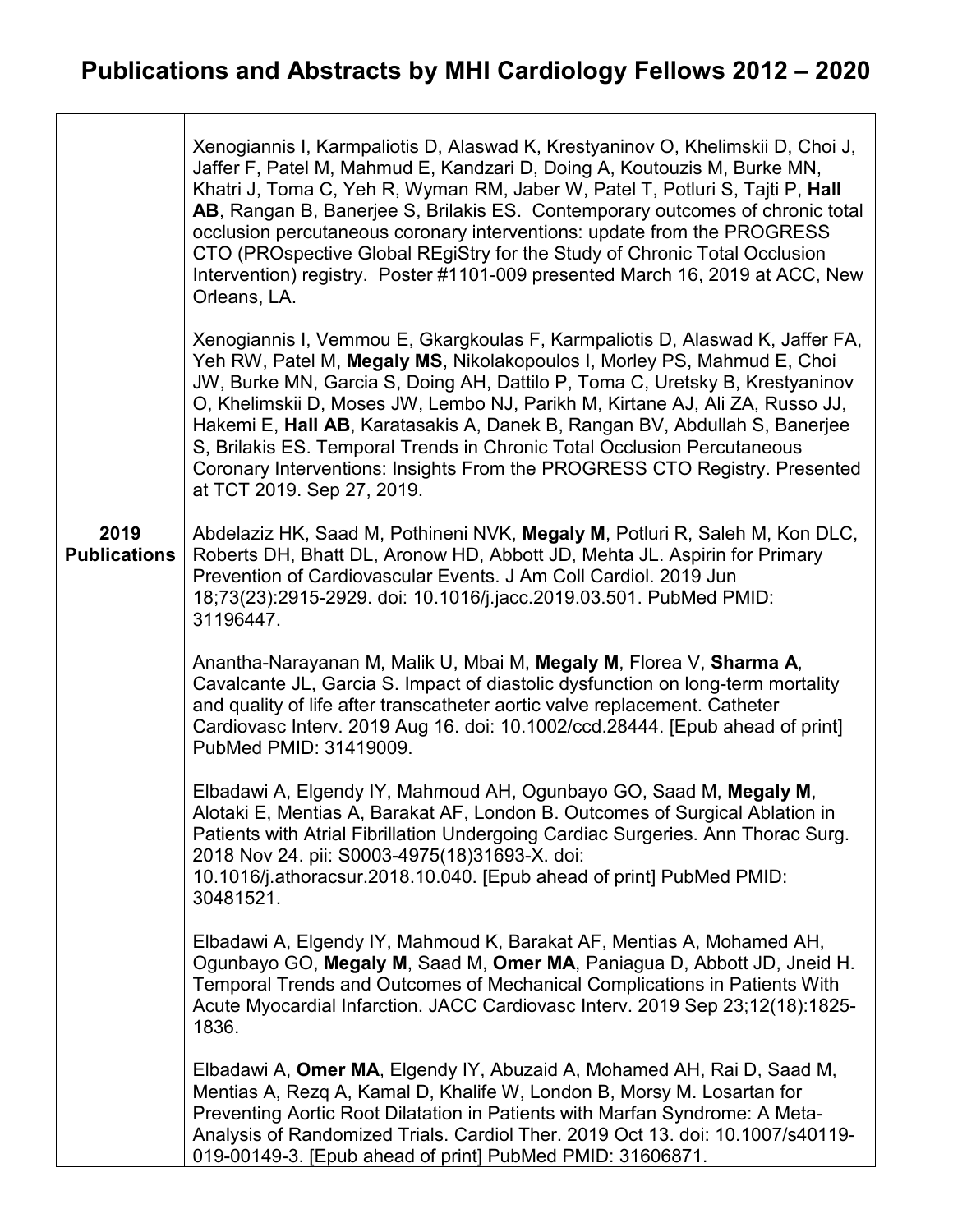Elgendy IY, Mahmoud AN, Elbadwai A, Elgendy AY, **Omer MA**, **Megaly M**, Mojadidi MK, Jneid H. In-hospital outcomes of transcatheter versus surgical aortic valve replacement for nonagenarians. Catheter Cardiovasc Interv. 2018 Dec 19. doi: 10.1002/ccd.28050. [Epub ahead of print] PubMed PMID: 30569661.

**Hall AB**, Brilakis ES. Hybrid 2.0: Subintimal plaque modification for facilitation of future success in chronic total occlusion percutaneous coronary intervention. Catheter Cardiovasc Interv. 2019 Feb 1;93(2):199-201. doi: 10.1002/ccd.28088. PubMed PMID: 30719852.

**Hall AB**, Brilakis ES. Saphenous vein graft failure: seeing the bigger picture. J Thorac Dis. 2019 May;11(Suppl 9):S1441-S1444. doi: 10.21037/jtd.2019.03.09. PubMed PMID: 31245156; PubMed Central PMCID: PMC6560559.

**Hall AB**, Brilakis ES. Treating saphenous vein graft lesions: Drug-eluting stents are not the answer! Catheter Cardiovasc Interv. 2019 Feb 15;93(3):E193-E194. doi: 10.1002/ccd.28011. PubMed PMID: 30770658.

**Hall AB**, Tummala PE, Burke MN, Brilakis ES. A case-based illustration of the use of microcatheter pressure transduction for confirmation of distal wire position in complex percutaneous coronary intervention. Cardiovasc Revasc Med. 2019 Aug 23. pii: S1553-8389(19)30486-5. doi: 10.1016/j.carrev.2019.08.013. [Epub ahead of print] PubMed PMID: 31495748.

**Hall AB**, Xenogiannis I, Burke MN, Brilakis ES. A case-based illustration of a dual-operator, dual microcatheter technique for side branch wiring. Cardiovasc Revasc Med. 2019 Aug 23. pii: S1553-8389(19)30485-3. doi: 10.1016/j.carrev.2019.08.012. [Epub ahead of print] PubMed PMID: 31494064.

Hauser RG, Sengupta J, Schloss EJ, Stanberry LI, **Wananu MK**, Abdelhadi R. Internal insulation breaches in an implantable cardioverter-defibrillator lead with redundant conductors. Heart Rhythm. 2019 Feb 14. pii: S1547-5271(19)30141-9. doi: 10.1016/j.hrthm.2019.02.019. [Epub ahead of print] PubMed PMID: 30772531

Ibrahim A, Khalil C, **Megaly M**, Tawadros M, Mosleh W, Corbelli J. Mesalamineinduced Myocarditis in a Young Athlete: Can He Run Again? Cureus. 2019 Jan 29;11(1):e3978. doi: 10.7759/cureus.3978. PubMed PMID: 30967978; PubMed Central PMCID: PMC6440563.

Khalil C, **Megaly M**, Ekladios C, Ibrahim A, Mosleh W, Tawadros M, Yatsynovich Y, Ramanan T, Youssef M, Hanna N, Khalil M, Al-Azizi KM, Shamoun F, Page B, Corbelli J. Evaluation of YouTube as a reliable source for patient education on aortic valve stenosis. Cardiovasc Diagn Ther. 2019 Aug;9(4):371-378.

Lahti SJ, **Feldman DI**, Dardari Z, Mirbolouk M, Orimoloye OA, Osei AD, Graham G, Rumberger J, Shaw L, Budoff MJ, Rozanski A, Miedema MD, Al-Mallah MH, Berman D, Nasir K, Blaha MJ. The association between left main coronary artery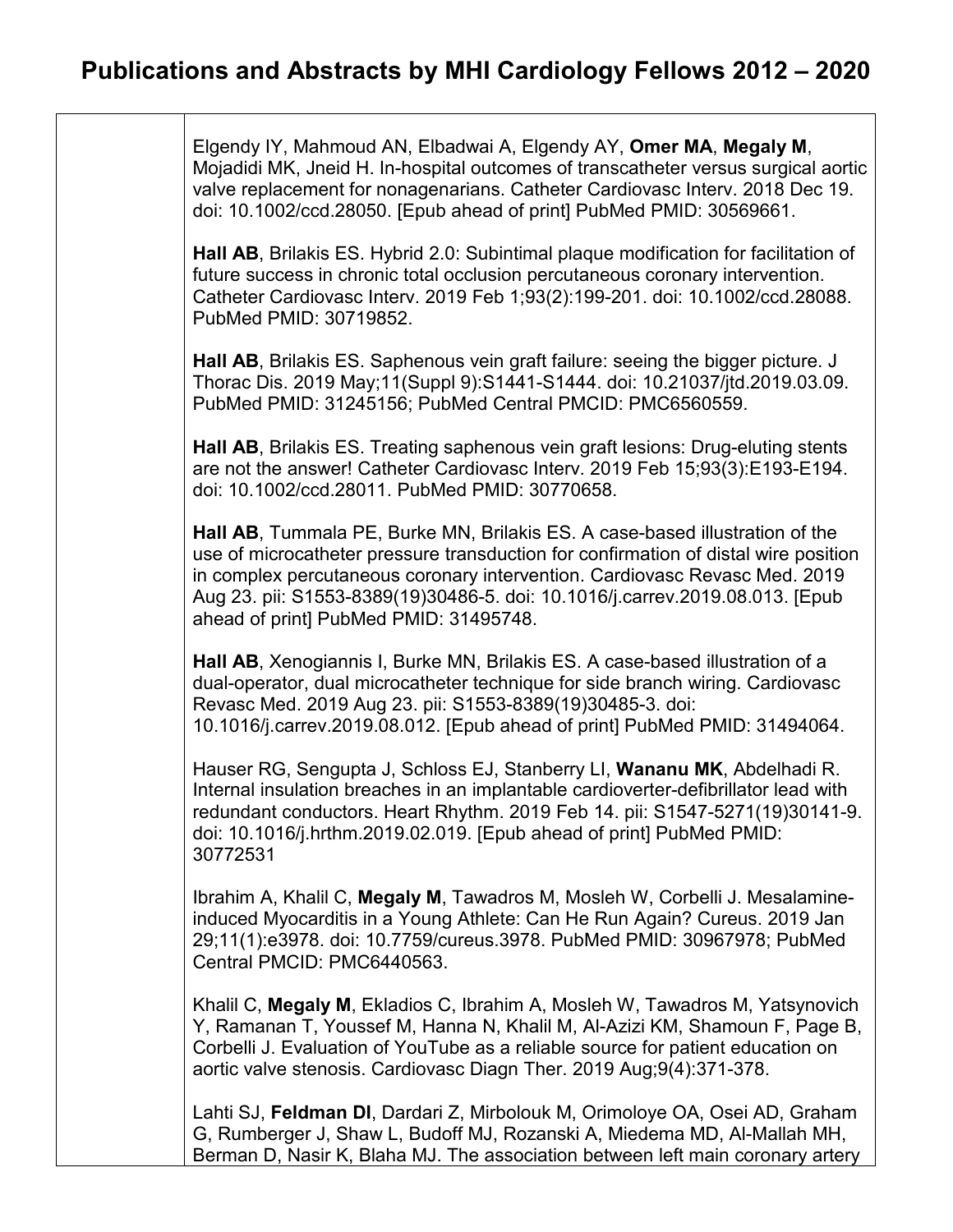calcium and cardiovascular-specific and total mortality: The Coronary Artery Calcium Consortium. Atherosclerosis. 2019 Mar 24. pii: S0021-9150(19)30151-0. doi: 10.1016/j.atherosclerosis.2019.03.015. [Epub ahead of print] PubMed PMID: 30954247.

**Megaly M**, Ali A, Abraham B, Khalil C, Zordok M, Shaker M, Tawadros M, Hennawy BS, Elbadawi A, **Omer M**, Saad M. Outcomes with drug-coated balloons in percutaneous coronary intervention in diabetic patients. Cardiovasc Revasc Med. 2019 Mar 13. pii: S1553-8389(19)30163-0. doi: 10.1016/j.carrev.2019.03.001. [Epub ahead of print] PubMed PMID: 30956042.

**Megaly M**, Garcia S, Anzia LE, Morley P, Garberich R, Gornick CC, Lesser J, Sorajja P, Gössl M, Sengupta J. Detection of Atrial Fibrillation and Atrial Flutter by Pacemaker Device Interrogation After Transcatheter Aortic Valve Replacement (TAVR): Implications for Management. J Invasive Cardiol. 2019 Jul;31(7):E177- E183. PubMed PMID: 31257211.

**Megaly M**, Gössl M, Sorajja P, Anzia LE, Henstrom J, Morley P, Garberich R, Bradley SM, Tang CY, Abdelhadi RH, Pederson W, Poulose A, Gornick CC, Lesser J, Garcia S, Sengupta J. Outcomes after pacemaker implantation in patients with new-onset left bundle-branch block after transcatheter aortic valve replacement. Am Heart J. 2019 Dec;218:128-132. doi: 10.1016/j.ahj.2019.07.006. PubMed PMID: 31806088.

**Megaly M**, Karatasakis A, Abraham B, **Jensen J**, Saad M, **Omer M**, Elbadawi A, Sandoval Y, Shishehbor MH, Banerjee S, Alaswad K, Rinfret S, Burke MN, Brilakis ES. Radial Versus Femoral Access in Chronic Total Occlusion Percutaneous Coronary Intervention. Circ Cardiovasc Interv. 2019 Jun;12(6):e007778. doi:10.1161/CIRCINTERVENTIONS.118.007778. Epub 2019 Jun 14. PubMed PMID: 31195826

Skeik N, Hyde JR, Olson SL, **Thaler CM**, Abuatiyeh W, Ahmed AK, Lyon DR, Witt DR, Garberich R, Sullivan T. Non atherosclerotic Abdominal Vasculopathies. AnnVasc Surg. 2019 Jun 11. pii: S0890-5096(19)30382-6. doi:10.1016/j.avsg.2019.04.004. [Epub ahead of print] PubMed PMID: 31200053.

Tajti P, Xenogiannis I, **Hall A**, Burke MN, Chavez I, Garcia S, Gössl M, Mooney M, Poulose A, Sorajja P, Wang Y, Vemmou E, Nikolakopoulos I, Morley P, Rangan BV, Ungi I, Brilakis ES. Use of the DyeVert System in Chronic Total Occlusion Percutaneous Coronary Intervention. J Invasive Cardiol. 2019 Sep;31(9):253-259.

**Omer M**, Xenogiannis I, Brilakis ES. Why every interventionalist should know when and how to deploy coils. Int J Cardiol. 2019 Oct 12. pii: S0167- 5273(19)33855-0. doi: 10.1016/j.ijcard.2019.10.019. [Epub ahead of print] PubMed PMID: 31630818.

**Urbach J**, Hou CR, Lesser JR, Stanberry LI, Garberich RF, Caye D, Sorajja P, Gössl M. Computed Tomographic Angiography-Derived Risk Factors for Vascular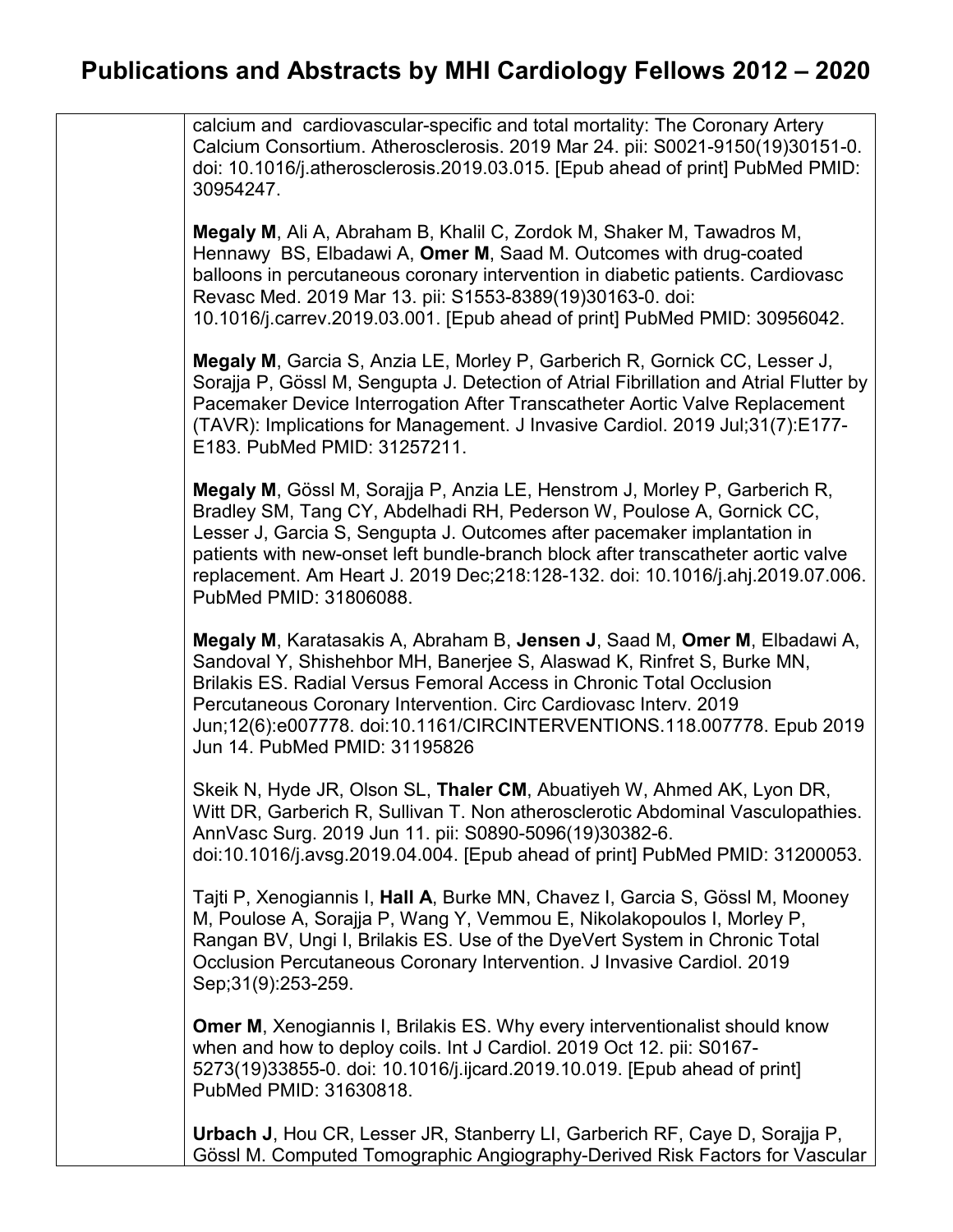| Complications in Percutaneous Transfemoral Transcatheter Aortic Valve<br>Implantation. Am J Cardiol. 2019 Jul 1;124(1):98-104. doi:<br>10.1016/j.amjcard.2019.03.043. Epub 2019 Apr 10. PubMed PMID: 31029410.                                                                                                                                                                                                                                                                                                                                                                                                                                                                                                                                |
|-----------------------------------------------------------------------------------------------------------------------------------------------------------------------------------------------------------------------------------------------------------------------------------------------------------------------------------------------------------------------------------------------------------------------------------------------------------------------------------------------------------------------------------------------------------------------------------------------------------------------------------------------------------------------------------------------------------------------------------------------|
| Vemmou E, Nikolakopoulos I, Xenogiannis I, Megaly M, Hall A, Wang Y, Chavez<br>I, Garcia S, Burke MN, Brilakis ES. Recent advances in microcatheter technology<br>for the treatment of chronic total occlusions. Expert Rev Med Devices. 2019<br>Apr;16(4):267-273. doi: 10.1080/17434440.2019.1602039. PubMed PMID:<br>30929525.                                                                                                                                                                                                                                                                                                                                                                                                             |
| Vemmou E, Nikolakopoulos I, Xenogiannis I, Tajti P, Hall A, Brilakis ES. The<br>Gordian Knot-If You Can Not Solve It, Cut It: Treating Guidewire Bending While<br>Obtaining Arterial Access. JACC Cardiovasc Interv. 2019 Apr 5. pii: S1936-<br>8798(19)30265-1. doi: 10.1016/j.jcin.2018.12.040. [Epub ahead of print] PubMed<br>PMID: 30981571.                                                                                                                                                                                                                                                                                                                                                                                             |
| Xenogiannis I, Chavez I, Hall AB, Brilakis ES. Interventricular Septum and Free<br>Wall Rupture in a Patient With Non-ST-Segment Elevation Myocardial Infarction:<br>a Lethal Combination. Hellenic J Cardiol. 2019 May 30. pii: S1109-<br>9666(19)30171-X. doi: 10.1016/j.hjc.2019.05.002. [Epub ahead of print] PubMed<br>PMID: 31153998.                                                                                                                                                                                                                                                                                                                                                                                                   |
| Xenogiannis I, Choi JW, Alaswad K, Khatri JJ, Doing AH, Dattilo P, Jaffer FA,<br>Uretsky B, Krestyaninov O, Khelimskii D, Patel M, Mahmud E, Potluri S,<br>Koutouzis M, Tsiafoutis I, Jaber W, Samady H, Jefferson BK, Patel T, Megaly<br>MS, Hall AB, Vemmou E, Nikolakopoulos I, Rangan BV, Abdullah S, Garcia S,<br>Banerjee S, Burke MN, Brilakis ES. Outcomes of subintimal plaque modification<br>in chronic total occlusion percutaneous coronary intervention. Catheter<br>Cardiovasc Interv. 2019 Dec 4. doi: 10.1002/ccd.28614. [Epub ahead of print]<br>PubMed PMID: 31797507.                                                                                                                                                     |
| Xenogiannis I, Karmpaliotis D, Alaswad K, Basir MB, Yeh RW, Tamez H, Patel M,<br>Mahmud E, Choi JW, Burke MN, Doing AH, Dattilo P, Khatri JJ, Sheikh AM, Malik<br>BA, Greene ME, Abi Rafeh N, Maalouf A, Abou Jaoudeh F, Moses JW, Lembo<br>NJ, Parikh M, Kirtane AJ, Ali ZA, Gkargkoulas F, Russo J, Hakemi E, Tajti P, Hall<br>AB, Vemmou E, Nikolakopoulos I, Rangan BV, Abdullah S, Banerjee S, Brilakis<br>ES. Left Main Chronic Total Occlusion Percutaneous Coronary Intervention: A<br>Case Series. J Invasive Cardiol. 2019 Jul;31(7):E220-E225. PubMed PMID:<br>31257217.                                                                                                                                                           |
| Xenogiannis I, Karmpaliotis D, Alaswad K, Jaffer FA, Yeh RW, Patel M, Mahmud<br>E, Choi JW, Burke MN, Doing AH, Dattilo P, Toma C, Uretsky B, Krestyaninov O,<br>Khelimskii D, Holper E, Potluri S, Wyman RM, Kandzari DE, Garcia S, Koutouzis<br>M, Tsiafoutis I, Khatri JJ, Jaber W, Samady H, Jefferson BK, Patel T, Moses JW,<br>Lembo NJ, Parikh M, Kirtane AJ, Ali ZA, Gkargkoulas F, Tajti P, Hall AB, Rangan<br>BV, Abdullah S, Banerjee S, Brilakis ES. Impact of concomitant treatment of non-<br>chronic total occlusion lesions at the time of chronic total occlusion intervention.<br>Int J Cardiol. 2019 Jul 3. pii: S0167-5273(18)37361-3. doi:<br>10.1016/j.ijcard.2019.06.077. [Epub ahead of print] PubMed PMID: 31301862. |
|                                                                                                                                                                                                                                                                                                                                                                                                                                                                                                                                                                                                                                                                                                                                               |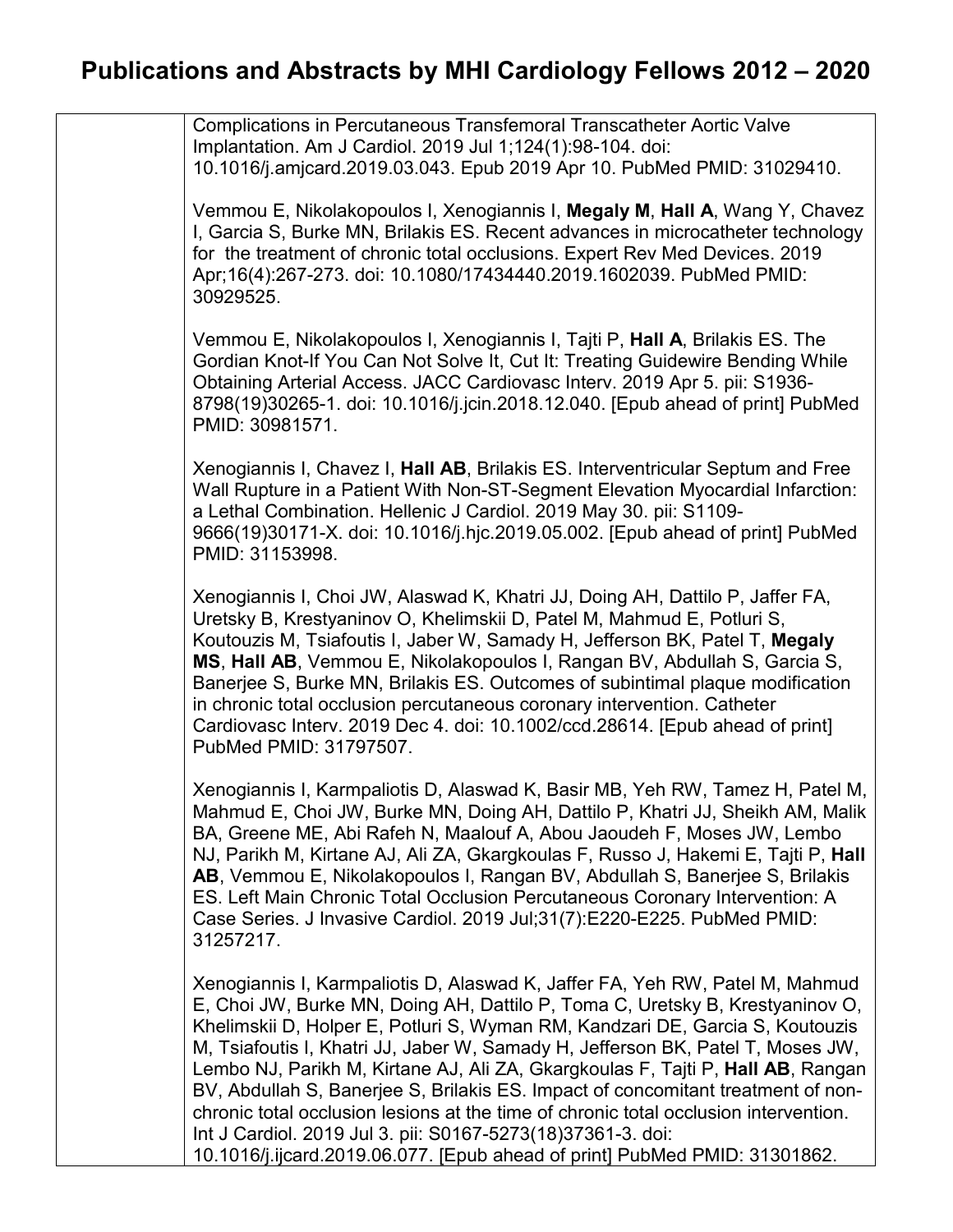Xenogiannis I, Lin D, Lesser JR, **Hall AB**, Cavalcante JL, Brilakis ES, Gössl M. Finding the Culprit: Combining Cardiac Magnetic Resonance Imaging With Optical Coherence Tomography. JACC Cardiovasc Interv. 2019 Sep 20. pii: S1936-8798(19)31614-0.

Xenogiannis I, Nikolakopoulos I, Vemmou E, **Hall A**, Burke MN, Brilakis ES. Acute marginal branch loss in a patient with biventricular dysfunction. Coron Artery Dis. 2019 Jun 14. doi: 10.1097/MCA.0000000000000770. [Epub ahead of print] PubMed PMID: 31206404.

Xenogiannis I, Nikolakopoulos I, Vemmou E, **Megaly M**, **Omer M**, Poulose A, Brilakis ES. Spontaneous coronary artery dissection: Primum non nocere. Hellenic J Cardiol. 2019 Nov 15. pii: S1109-9666(19)30283-0. doi: 10.1016/j.hjc.2019.10.008. [Epub ahead of print] PubMed PMID: 31740357.

Xenogiannis I, Tajti P, **Hall AB**, Alaswad K, Rinfret S, Nicholson W, Karmpaliotis D, Mashayekhi K, Furkalo S, Cavalcante JL, Burke MN, Brilakis ES. Update on Cardiac Catheterization in Patients With Prior Coronary Artery Bypass Graft Surgery. JACC Cardiovasc Interv. 2019 Sep 9;12(17):1635-1649. doi: 10.1016/j.jcin.2019.04.051. Epub 2019 Aug 14. Review. PubMed PMID: 31422085.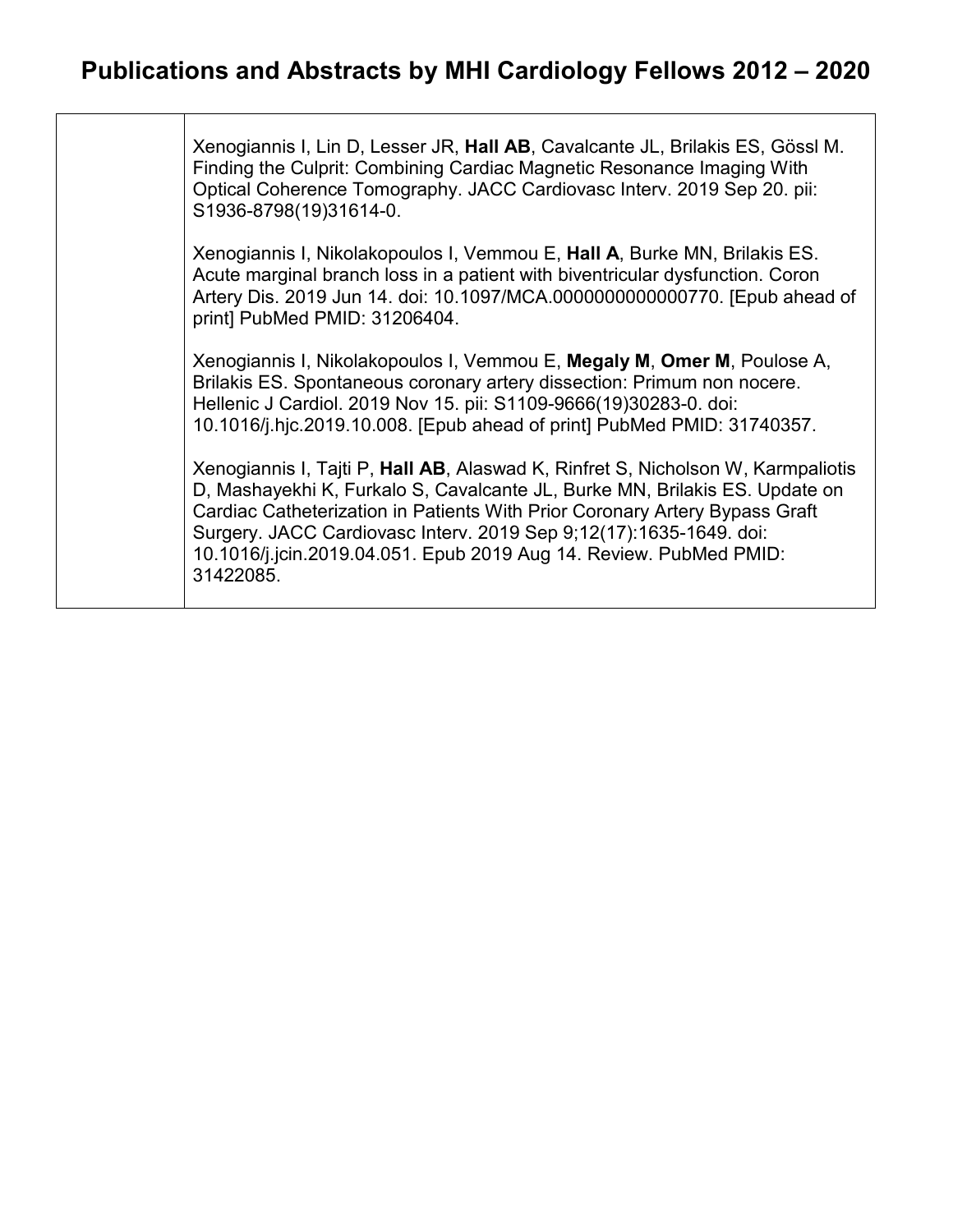| 2018<br><b>Abstracts</b> | Lobo A, Sandoval Y, Burke MN, Chavez I, Goessl M, Henry T, Lips D, Bradley S,<br>Mooney M, Poulose A, Sorajja P, Traverse J, Wang Y, Brilakis E. Sleep<br>Deprivation in Cardiology: A Multidisciplinary Survey. 2018 ACC Scientific<br>Sessions, Orlando, FL. Session 1109: Professional Balance in Cardiology<br>Training and Beyond. Presentation #1109-211.                                                              |
|--------------------------|------------------------------------------------------------------------------------------------------------------------------------------------------------------------------------------------------------------------------------------------------------------------------------------------------------------------------------------------------------------------------------------------------------------------------|
|                          | Shaukat A, Sandoval Y, Stanberry L, Garberich R, McMeans A, Burke MN,<br>Chavez I, Gössl M, Henry T, Lips D, Mooney M, Poulose A, Sorajja P, Traverse<br>J, Wang Y, Bradley S, Brilakis E. Incidence, predictors, characteristics,<br>management and outcomes of coronary perforations. Session 1157:<br>Interventional Complications: Assessing Risk. 2018 ACC Scientific Sessions,<br>Orlando, FL. Presentation #1157-304. |
|                          | Ahmed A, Garberich R, Aguirre F, Chambers J, Sandoval Y, Hibbs J, Henry T.<br>Clinical characteristics and outcomes of left main ST-elevation myocardial<br>infarction. 2018 ACC Scientific Sessions, Orlando, FL. Session 1203: Left Main,<br>Multivessel, Bifurcation Lesions: Strategies to Manage High-Risk Patients.<br>Presentation #1203-310.                                                                         |
|                          | Thaler C, Lin D, Eckman P, Huynh N, Sandoval Y, Harris KM. Severely elevated<br>troponin in a patient with arrhythmogenic right ventricular cardiomyopathy without<br>evidence of arrhythmia or myocarditis. 2018 ACC Scientific Sessions, Orlando,<br>FL. Session 1282: FIT Clinical Decision Making: Arrhythmia and<br>Electrophysiology. Presentation #1282-169.                                                          |
|                          | Iverson A, Stanberry L, Garberich R, Antos A, Sandoval Y, Tajti P, Burke MN,<br>Chavez I, Gössl M, Henry T, Lips D, Mooney M, Poulose A, Sorajja P, Traverse<br>J, Wang Y, Bradley S, Brilakis E. Impact of sleep deprivation on percutaneous<br>coronary intervention. 2018 ACC Scientific Sessions, Orlando, FL. Session<br>1289: Emerging Ideas in Vascular Access and Complications. Presentation<br>#1289-298.          |
|                          | Miranda DF, Mudy K, Mackey-Bojack SM, Sanderson SO, Zimbwa P. Cardiac<br>cells with hoarding behavior: an intersting case of heart failure. Presented at<br>ISHLT Conference, Nice, France, April 11, 2018. Presentation #1298                                                                                                                                                                                               |
|                          | Megaly M, Anzia L, Melby D, Gornick CC, Zakaib JS, Garberich R, Rush P,<br>Sorajja P, Lesser J, Gössl M, Sengupta J. High incidence of new-onset atrial<br>fibrillation or atrial flutter in patients who require pacemaker placement after<br>TAVR. Presented May 10, 2018 at Heart Rhythm Society Scientific Sessions,<br>Boston, MA. Presentation #B-PO02-078                                                             |
|                          |                                                                                                                                                                                                                                                                                                                                                                                                                              |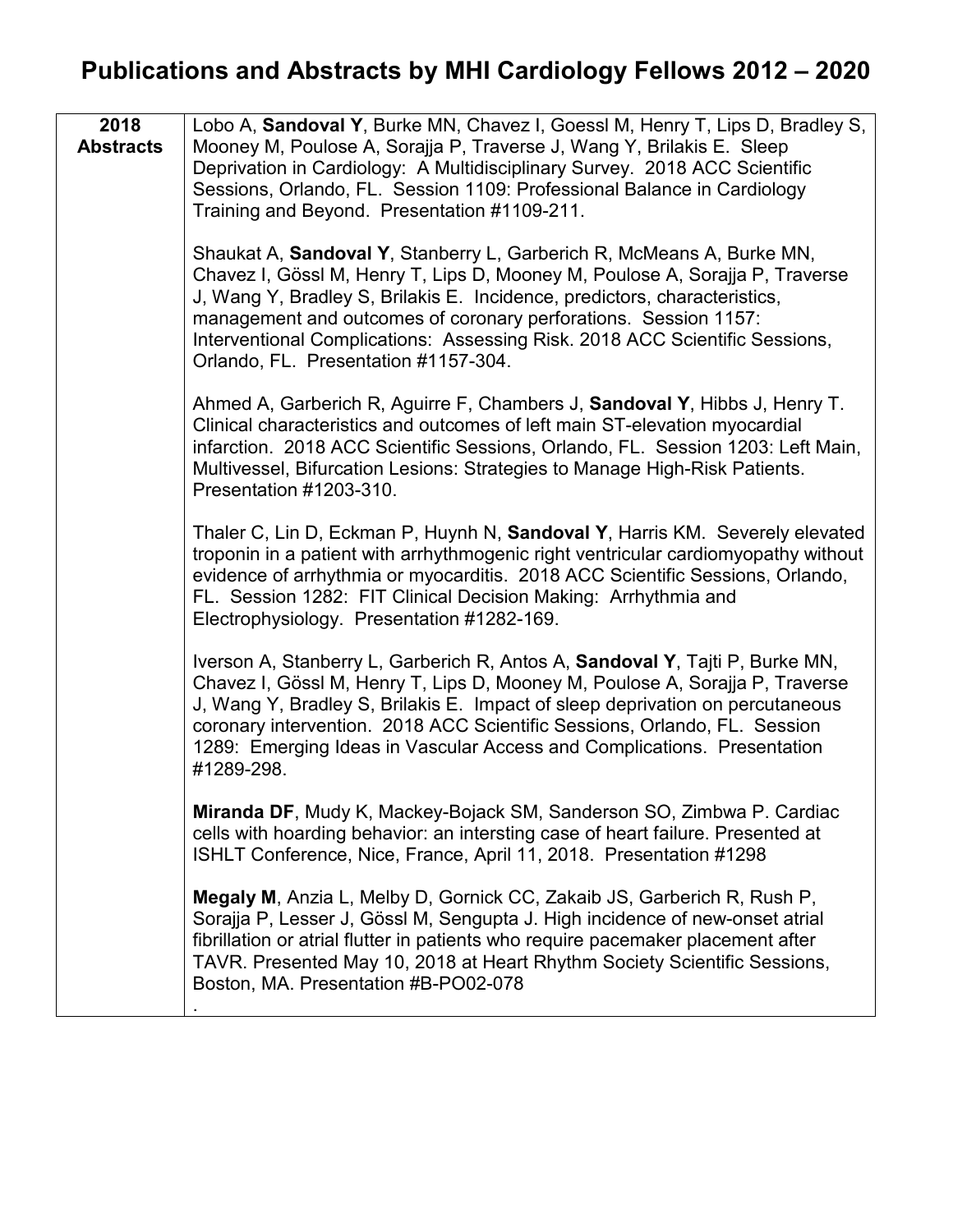| 2018<br><b>Publications</b> | <b>Sandoval Y, Brilakis ES. Preventing and treating coronary perforations: Lessons</b><br>from disaster management. Catheter Cardiovasc Interv. 2017 May;89(6):973-975.<br>doi: 10.1002/ccd.27089. PubMed PMID: 28488413                                                                                                                                                                         |
|-----------------------------|--------------------------------------------------------------------------------------------------------------------------------------------------------------------------------------------------------------------------------------------------------------------------------------------------------------------------------------------------------------------------------------------------|
|                             | Gunsolus I, Sandoval Y, Smith SW, Sexter A, Schulz K, Herzog CA, Apple FS.<br>Renal Dysfunction Influences the Diagnostic and Prognostic Performance of<br>High-Sensitivity Cardiac Troponin I. J Am Soc Nephrol. 2018 Feb;29(2):636-643.<br>doi: 10.1681/ASN.2017030341. Epub 2017 Oct 27. PubMed PMID: 29079658;<br>PubMed Central PMCID: PMC5791068.                                          |
|                             | Megaly M, Sandoval Y, Lillyblad MP, Brilakis ES. Aminophylline for Preventing<br>Bradyarrhythmias During Orbital or Rotational Atherectomy of the Right Coronary<br>Artery. J Invasive Cardiol. 2018 Feb 15. pii: JIC2018215-2. [Epub ahead of print]<br>PubMed PMID: 29440624.                                                                                                                  |
|                             | Miranda DF, Lobo AS, Walsh B, Sandoval Y, Smith SW. New Insights Into the<br>Use of the 12-Lead Electrocardiogram for Diagnosing Acute Myocardial Infarction<br>in the Emergency Department. Can J Cardiol. 2018 Feb; 34(2): 132-145.<br>doi:10.1016/j.cjca.2017.11.011. Epub 2017 Nov 29. Review. PubMed PMID:<br>29407007                                                                      |
|                             | Sandoval Y, Apple FS, Smith SW. High-sensitivity cardiac troponin assays and<br>unstable angina. Eur Heart J Acute Cardiovasc Care. 2018 Mar; 7(2):120-128.<br>doi: 10.1177/2048872616658591. Epub 2016 Jul 7. PubMed PMID: 27388716                                                                                                                                                             |
|                             | Iverson A, Stanberry L, Garberich R, Antos A, Sandoval Y, Burke MN, Chavez I,<br>Gössl M, Henry TD, Lips D, Mooney M, Poulose A, Sorajja P, Traverse J, Wang<br>Y, Bradley S, Brilakis ES. Impact of sleep deprivation on the outcomes of<br>percutaneous coronary intervention. Catheter Cardiovasc Interv. 2018 Jan 3. doi:<br>10.1002/ccd.27471. [Epub ahead of print] PubMed PMID: 29314592. |
|                             | Sandoval Y, Sorajja P, Harris KM. Contemporary Management of Ischemic Mitral<br>Regurgitation: A Review. Am J Med. 2018 Feb 28. pii: S0002-9343(18)30128-1.<br>doi: 10.1016/j.amjmed.2018.01.048. [Epub ahead of print] Review. PubMed<br>PMID: 29501456                                                                                                                                         |
|                             | Elbadawi A, Elgendy IY, Saad M, Megaly M, Mentias A, Abuzaid AS, Shahin HI,<br>Goswamy V, Abowali H, London B. Meta-Analysis of Trials on Prophylactic Use<br>of Levosimendan in Patients Undergoing Cardiac Surgery. Ann Thorac Surg.<br>2018 Mar 21. pii: S0003-4975(17)31529-1. doi:<br>10.1016/j.athoracsur.2017.11.027. [Epub ahead of print] PubMed PMID:<br>29573810.                     |
|                             | Kohl LP, Isselbacher EM, Majahalme N, Evangelista A, Russo MJ, Hutchison S,<br>Bossone E, Suzuki T, Pyeritz RE, Gleason TG, Conklin LD, Montgomery DG,<br>Nienaber CA, Eagle KA, Harris KM. Comparison of Outcomes in DeBakey Type<br>Al Versus All Aortic Dissection. Am J Cardiol. 2018 Jun 30. pii: S0002-<br>9149(18)31043-9. doi:                                                           |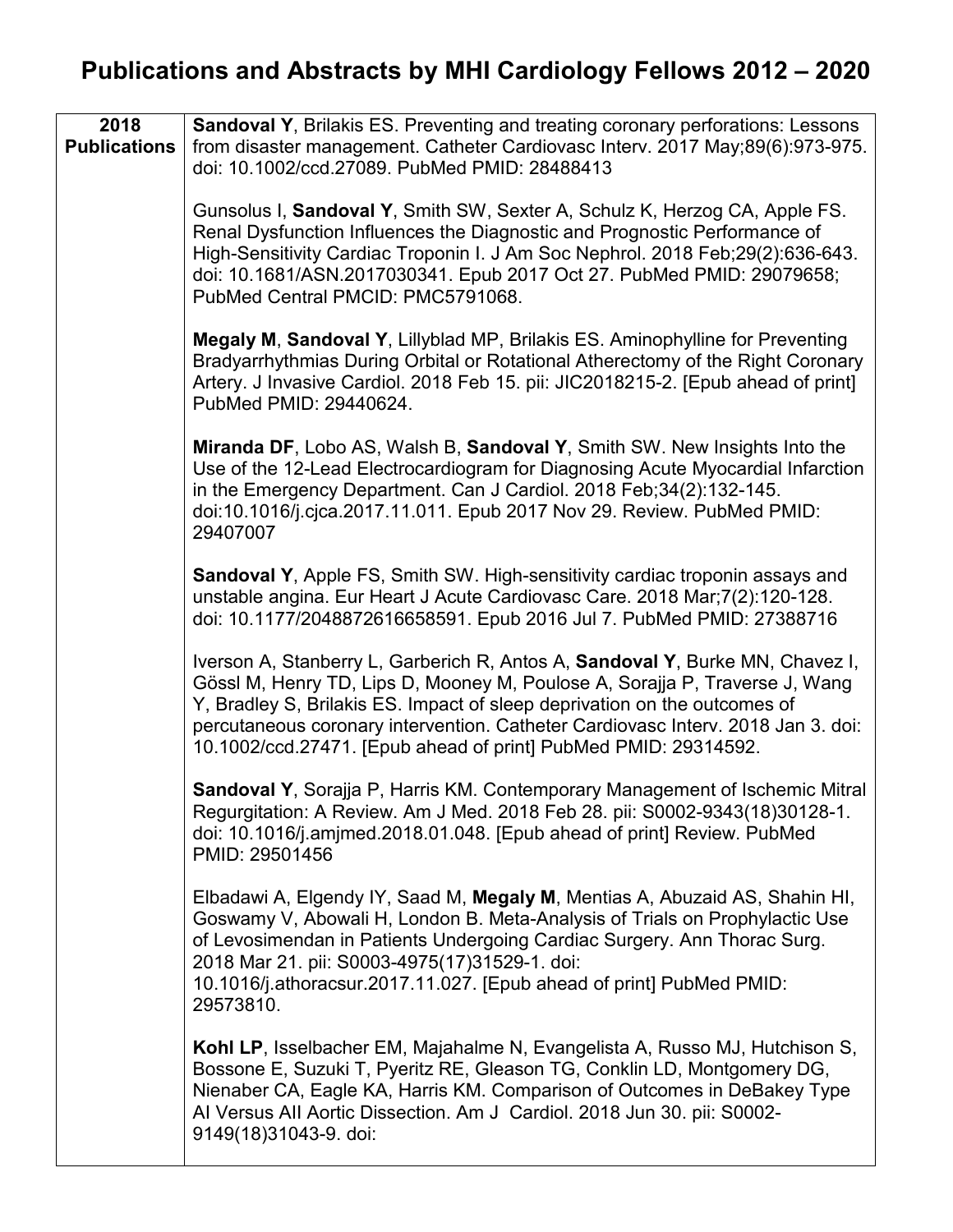| 2017<br><b>Abstracts</b> | Huynh N, Thordsen S, Thomas T, Nwaudo D, Garberich R, Harris K. Clinical<br>and Pathologic Findings of Aortic Dissection at Autopsy: Review of 338 Cases<br>over 6 Decades. Presented March 18, 2017 at ACC Conference, Washington,<br>DC.                                                                                                                                                                                                                                                                                                                                                       |
|--------------------------|--------------------------------------------------------------------------------------------------------------------------------------------------------------------------------------------------------------------------------------------------------------------------------------------------------------------------------------------------------------------------------------------------------------------------------------------------------------------------------------------------------------------------------------------------------------------------------------------------|
|                          | Miranda D, Magod B, Wilson K, Garberich R, Williams D, Hryniewicz K.<br>Outcomes of Extra Corporeal Membrane Oxygenation by Etiology: A Single<br>Center Experience Presented at: ISHLT (International Society for Heart and<br>Lung Transplantation) Conference in San Diego, April 5-8, 2017                                                                                                                                                                                                                                                                                                   |
|                          | Miranda D, Magod B, Wilson K, Garberich R, Hryniewicz K. Veno-Arterial<br>Extracorporeal Membrane Oxygenation as Bridge to LVAD is Associated with<br>Good Long-term Outcomes and Quality of Life Presented at: ISHLT<br>(International Society for Heart and Lung Transplantation) Conference in San<br>Diego, April 5-8, 2017                                                                                                                                                                                                                                                                  |
|                          | Danek BA, Tajti P, Karmpaliotis D, Alaswad K, Jaffer F, Yeh R, Garcia S,<br>Kandzari D, Lembo N, Patel M, Mahmud E, Choi J, Doing A, Lombardi W,<br>Wyman RM, Toma C, Krestyaninov O, Moses J, Kirtane A, Hatem R, Parikh M,<br>Karacsonyi J, Sandoval Y, Rangan B, Khalili H, Banerjee S, Brilakis E. The<br>impact of complete versus incomplete revascularization on the outcomes of<br>patients with single vessel and multivessel disease undergoing chronic total<br>occlusion percutaneous coronary intervention. Presented at AHA Scientific<br>Sessions, Anaheim CA, November 12, 2017. |
|                          | <b>Sandoval Y, Christenson R, Wu A, Sexter A, Love S, Schulz K, Apple FS. High</b><br>sensitivity cardiac troponin sex specific 99th percentiles derived from universal<br>sample bank. Presented at AHA Scientific Sessions, Anaheim, CA. November<br>14, 2017.                                                                                                                                                                                                                                                                                                                                 |
|                          | Donovan C, Johnson B, Garberich R, Hibbs J, Larson D, Henry T, Sharkey S.<br>Influence of Cardiac Arrest and Cardiogenic Shock on Outcomes Among 4500<br>Consecutive ST Elevation Myocardial Infarction Patients. Presented March 18 at<br><b>ACC Conference Washington DC</b>                                                                                                                                                                                                                                                                                                                   |
|                          | <b>Johnson B</b> , Donovan C, Garberich R, Hibbs J, Larson D, Henry T, Sharkey S.<br>Outcome and Characteristics of Shockable versus Non-shockable Cardiac Arrest<br>in ST Elevation Myocardial Infarction at a Regional Transfer Center. Presented<br>on March 18, 2017 at ACC Conference, Washington DC                                                                                                                                                                                                                                                                                        |
|                          | <b>Sharma A, Nwaudo D, Pavlovec P, Strauss C, Garberich R, Sun B, Manunga J,</b><br>Calcaterra D, Titus J, Harris K. Aortic dissection: long-term outcomes.<br>Presented at AHA Scientific Sessions, Anaheim CA, November 11, 2017.                                                                                                                                                                                                                                                                                                                                                              |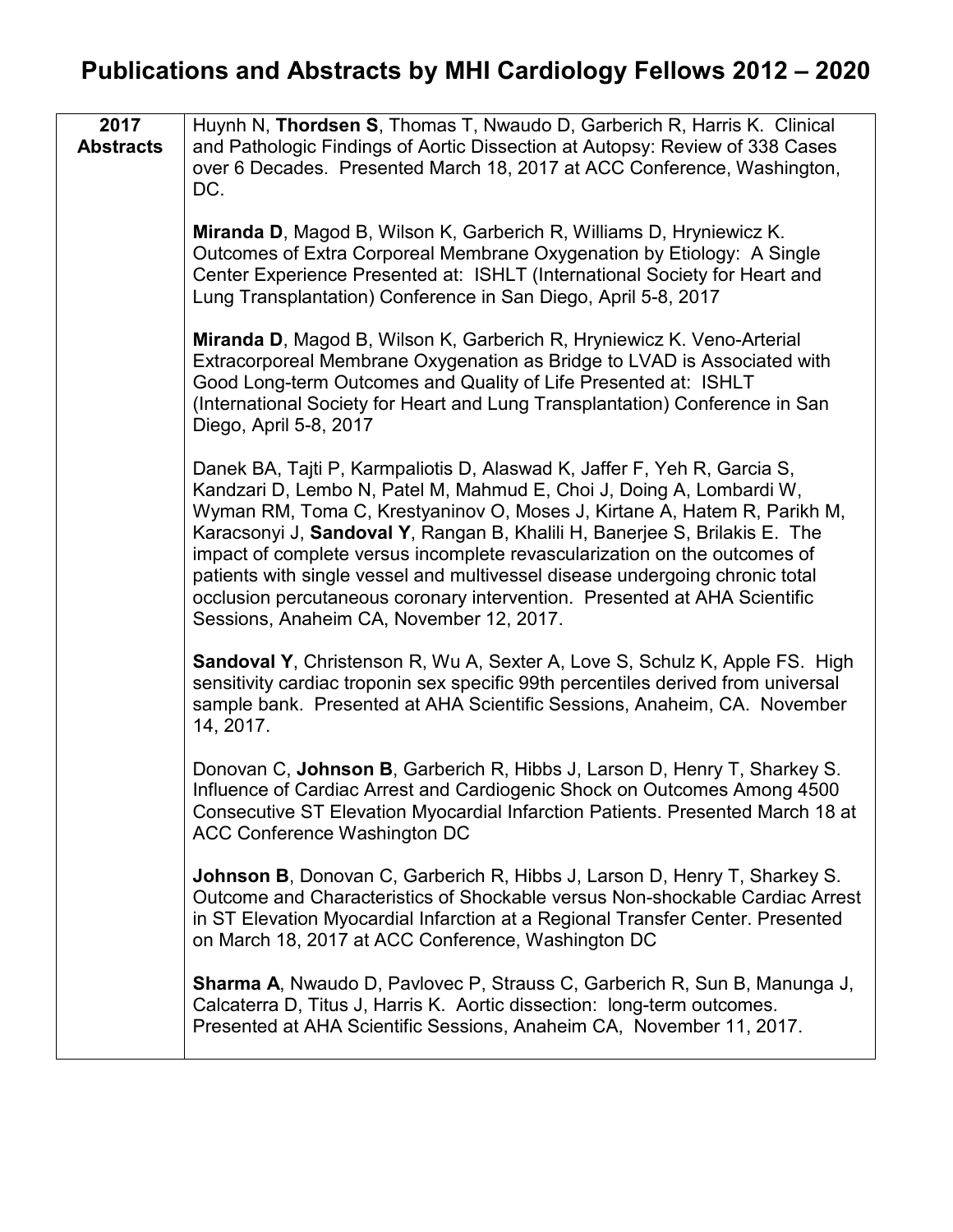| 2017<br><b>Publications</b> | Sandoval Y, Smith SW, Shah AS, Anand A, Chapman AR, Love SA, Schulz K,<br>Cao J, Mills NL, Apple FS. Rapid Rule-Out of Acute Myocardial Injury Using a<br>Single High-Sensitivity Cardiac Troponin I Measurement. Clin Chem. 2017<br>Jan;63(1):369-376. doi: 10.1373/clinchem.2016.264523                                                                                                        |
|-----------------------------|--------------------------------------------------------------------------------------------------------------------------------------------------------------------------------------------------------------------------------------------------------------------------------------------------------------------------------------------------------------------------------------------------|
|                             | Miranda DF, Bennett MK, Zimbwa P. Acute Fulminant Giant Cell Myocarditis<br>Presenting with Syncopal Events Treated Successfully with Orthotopic Heart<br>Transplant. Journal of the Minneapolis Heart Institute Foundation. 2017;1(1):72-<br>75.                                                                                                                                                |
|                             | <b>Carlson MD.</b> Reflections on Admissions for Heart-and Social System-Failure.<br>JAMA Cardiol. 2017 Sep 1;2(9):948-949. doi: 10.1001/jamacardio.2017.1492.<br>PubMed PMID: 28538951.                                                                                                                                                                                                         |
|                             | Greenslade JH, Adikari T, Mueller C, Sandoval Y, Nestelberger T, Parsonage W,<br>Hawkins T, Cullen L. Characteristics and occurrence of type 2 myocardial<br>infarction in emergency department patients: a prospective study. Emerg Med J.<br>2017 Aug 7. pii: emermed-2017-206869. doi: 10.1136/emermed-2017-206869.<br>[Epub ahead of print] PubMed PMID: 28784608                            |
|                             | Díaz-Garzón J, Sandoval Y, Smith SW, Love S, Schulz K, Thordsen SE,<br>Johnson BK, Driver B, Jacoby K, Carlson MD, Dodd KW, Moore J, Scott NL,<br>Bruen CA, Hatch R, Apple FS. Discordance between ICD-Coded Myocardial<br>Infarction and Diagnosis according to the Universal Definition of Myocardial<br>Infarction. Clin Chem. 2017 Jan; 63(1): 415-419. doi:<br>10.1373/clinchem.2016.263764 |
|                             | <b>Sandoval Y, Thygesen K. Myocardial Infarction Type 2 and Myocardial Injury.</b><br>Clin Chem. 2017 Jan;63(1):101-107. doi: 10.1373/clinchem.2016.255521.<br>Review. PubMed PMID: 28062614                                                                                                                                                                                                     |
|                             | Apple FS, Sandoval Y, Jaffe AS, Ordonez-Llanos J; IFCC Task Force on Clinical<br>Applications of Cardiac Bio-Markers. Cardiac Troponin Assays: Guide to<br>Understanding Analytical Characteristics and Their Impact on Clinical Care. Clin<br>Chem. 2017 Jan;63(1):73-81. doi: 10.1373/clinchem.2016.255109. Review.<br>PubMed PMID: 28062612                                                   |
|                             | <b>Sandoval Y, Smith SW, Love SA, Sexter A, Schulz K, Apple FS. Single high-</b><br>sensitivity cardiac troponin I to rule-out acute myocardial infarction. Am J Med.<br>2017 Mar 23. pii: S0002-9343(17)30257-7. doi: 0.1016/j.amjmed.2017.02.032.<br>[Epub ahead of print] PubMed PMID: 28344141.                                                                                              |
|                             | <b>Sandoval Y, Lobo AS, Brilakis ES. Covered stent implantation through a single</b><br>8-french guide catheter for the management of a distal coronary perforation.<br>Catheter Cardiovasc Interv. 2017 Oct 1;90(4):584-588. doi: 10.1002/ccd.27020.<br>[Epub 2017 Mar 17] PubMed PMID: 28303639.                                                                                               |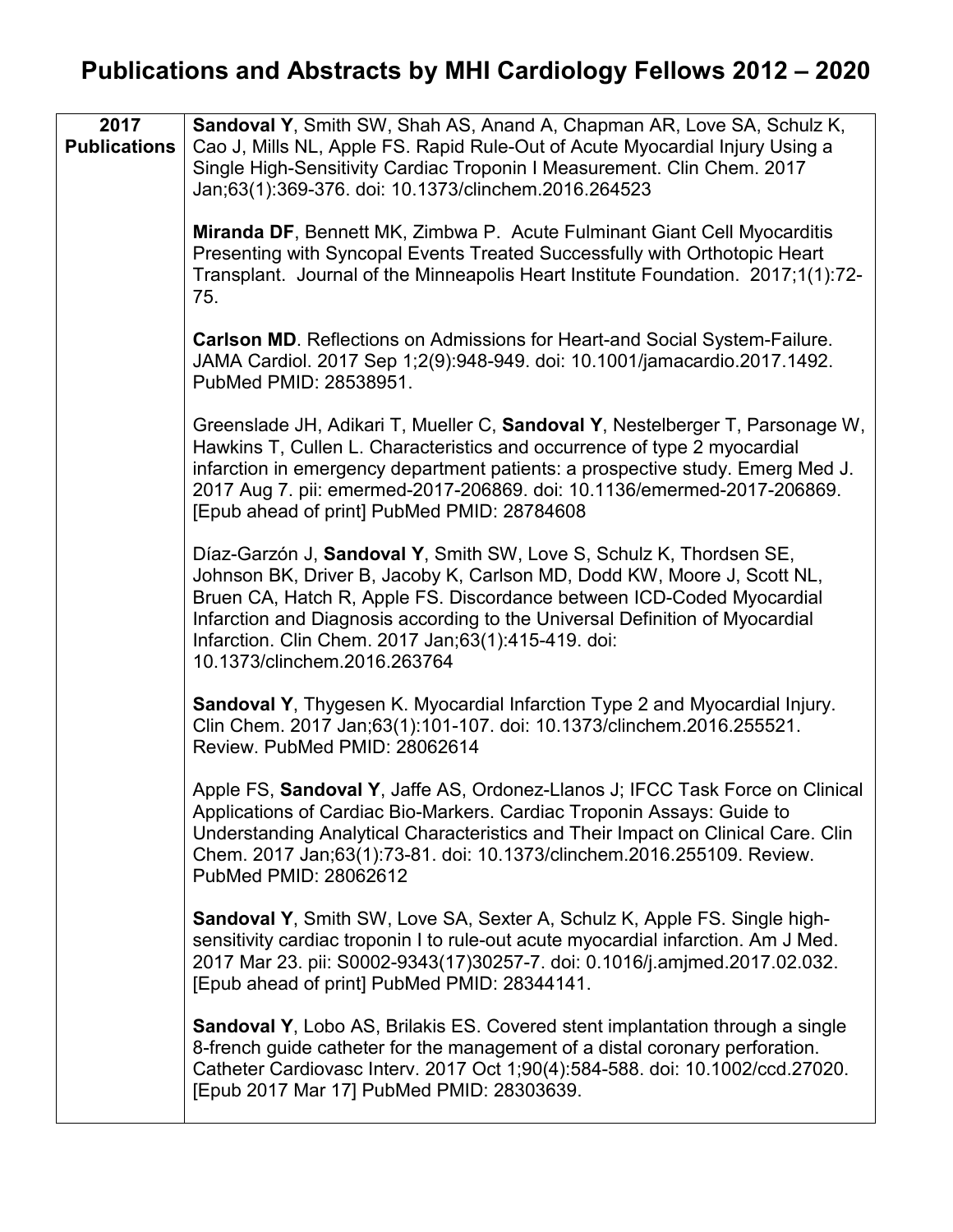Apple FS, **Sandoval Y**, Jaffe AS. In Reply. Clin Chem. 2017 Jun;63(6):1167- 1170. doi: 10.1373/clinchem.2017.273250. Epub 2017 Apr 20. PubMed PMID: 28428359.

**Sandoval Y**, Smith SW, Sexter A, **Thordsen SE**, Bruen CA, Carlson MD, Dodd KW, Driver BE, Hu Y, Jacoby K, **Johnson BK**, Love SA, Moore JC, Schulz K, Scott NL, Apple FS. Type 1 and 2 Myocardial Infarction and Myocardial Injury: Clinical Transition to High-Sensitivity Cardiac Troponin I. Am J Med. 2017 Jul 21. pii: S0002-9343(17)30716-7. doi: 10.1016/j.amjmed.2017.05.049. [Epub ahead of print] PubMed PMID: 28739197

**Sandoval Y**, Lobo AS, Somers VK, Rosenfield K, Bradley SM, Sorajja P, Tajti P, Brilakis ES. Sleep deprivation in interventional cardiology: Implications for patient care and physician-health. Catheter Cardiovasc Interv. 2017 Jul 14. doi: 10.1002/ccd.27185. [Epub ahead of print] PubMed PMID: 28707310

**Sandoval Y**, Smith SW, **Thordsen SE**, Bruen CA, **Carlson MD**, Dodd KW, Driver BE, Jacoby K, **Johnson BK**, Love SA, Moore JC, Sexter A, Schulz K, Scott NL, Nicholson J, Apple FS. Diagnostic Performance of High Sensitivity Compared with Contemporary Cardiac Troponin I for the Diagnosis of Acute Myocardial Infarction. Clin Chem. 2017 Oct;63(10):1594-1604. doi: 10.1373/clinchem.2017.272930. Epub 2017 Jul 12. PMID: 28701316

**Sandoval Y**. Editorial commentary: Improving our understanding of type 2 myocardial infarction and myocardial injury. Trends Cardiovasc Med. 2017 Aug;27(6):418-419. doi: 10.1016/j.tcm.2017.03.007. Epub 2017 Mar 28. PubMed PMID: 28457612

Danek BA, Karatasakis A, Tajti P, **Sandoval Y**, Karmpaliotis D, Alaswad Jaffer F, Yeh RW, Kandzari DE, Lembo NJ, Patel MP, Mahmud E, Choi JW, Doing AH, Lombardi WL, Wyman RM, Toma C, Garcia S, Moses JW, Kirtane AJ, Hatem R, Ali ZA, Parikh M, Karacsonyi J, Rangan BV, Khalili H, Burke MN, Banerjee S, Brilakis ES. Incidence, Treatment, and Outcomes of Coronary Perforation During Chronic Total Occlusion Percutaneous Coronary Intervention. Am J Cardiol. 2017 Oct 15;120(8):1285-1292. doi: 0.1016/j.amjcard.2017.07.010. Epub 2017 Jul 24. PubMed PMID: 28826896

**Sandoval Y**, Burke MN, Lobo AS, Lips DL, Seto AH, Chavez I, Sorajja P, Abu-Fadel MS, Wang Y, Poulouse A, Gössl M, Mooney M, Traverse J, Tierney D, Brilakis ES. Contemporary Arterial Access in the Cardiac Catheterization Laboratory. JACC Cardiovasc Interv. 2017 Nov 27;10(22):2233-2241. doi: 10.1016/j.jcin.2017.08.058. Review. PubMed PMID: 29169493.

Chapman AR, Lee KK, McAllister DA, Cullen L, Greenslade JH, Parsonage W, Worster A, Kavsak PA, Blankenberg S, Neumann J, Söerensen NA, Westermann D, Buijs MM, Verdel GJE, Pickering JW, Than MP, Twerenbold R, Badertscher P, Sabti Z, Mueller C, Anand A, Adamson P, Strachan FE, Ferry A, Sandeman D, Gray A, Body R, Keevil B, Carlton E, Greaves K, Korley FK, Metkus TS, **Sandoval Y**, Apple FS, Newby DE, Shah ASV, Mills NL. Association of High-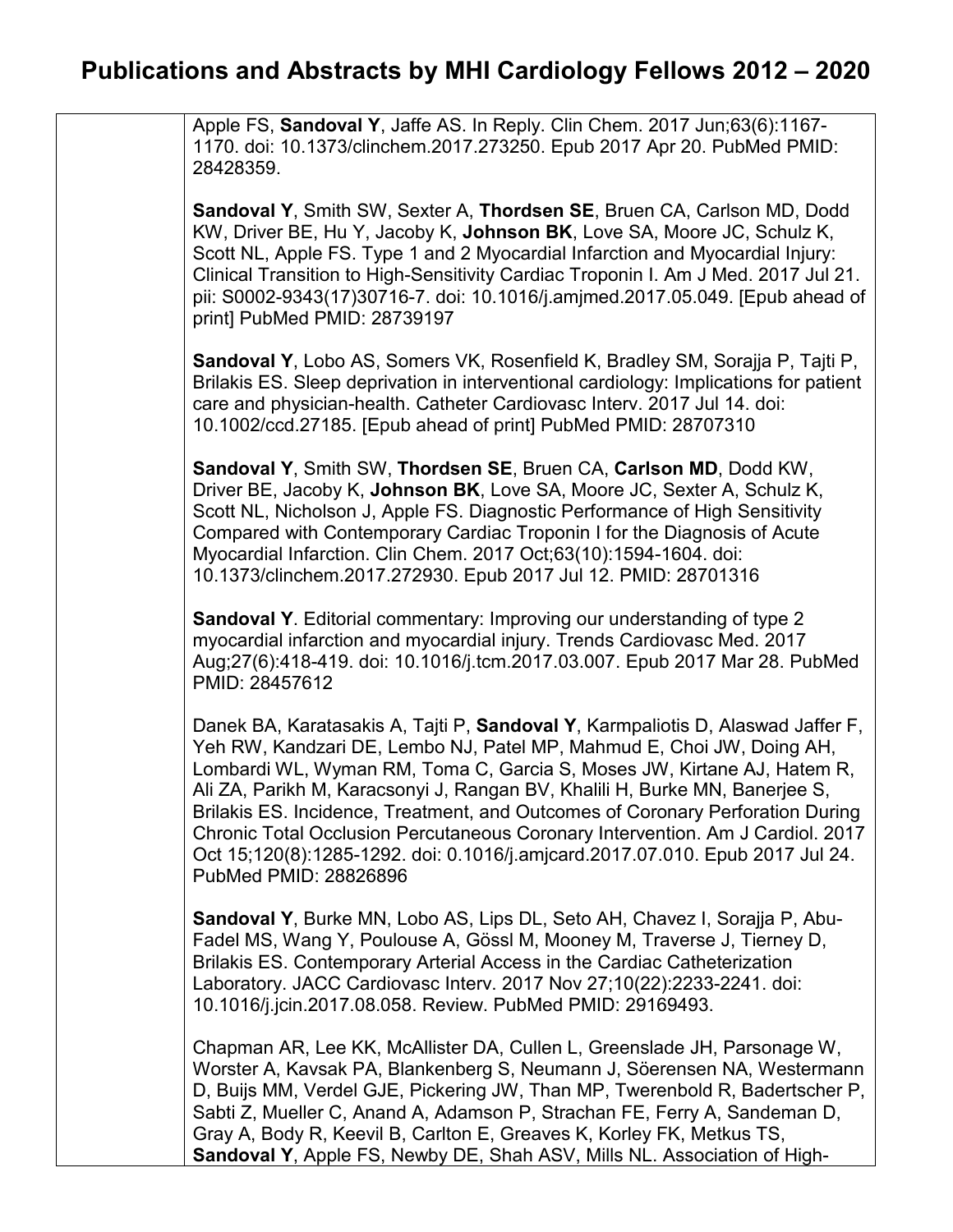|                          | Sensitivity Cardiac Troponin I Concentration With Cardiac Outcomes in Patients<br>With Suspected Acute Coronary Syndrome. JAMA. 2017 Nov 21;318(19):1913-<br>1924. doi: 10.1001/jama.2017.17488. PubMed PMID: 29127948.                                                                                                                                                                                                                                                           |
|--------------------------|-----------------------------------------------------------------------------------------------------------------------------------------------------------------------------------------------------------------------------------------------------------------------------------------------------------------------------------------------------------------------------------------------------------------------------------------------------------------------------------|
|                          | Shah ASV, Sandoval Y, Noaman A, Sexter A, Vaswani A, Smith SW, Gibbins M,<br>Griffiths M, Chapman AR, Strachan FE, Anand A, Denvir MA, Adamson PD,<br>D'Souza MS, Gray AJ, McAllister DA, Newby DE, Apple FS, Mills NL. Patient<br>selection for high sensitivity cardiac troponin testing and diagnosis of myocardial<br>infarction: prospective cohort study. BMJ. 2017 Nov 7;359:j4788. doi:<br>10.1136/bmj.j4788. PubMed PMID: 29114078; PubMed Central PMCID:<br>PMC5683043. |
|                          | Chu MC, Dickey WP, Eales F, Johnson BK, Pagan-Carlo L, Skeik N. Idiopathic<br>inflammatory ascending aortitis treated successfully with steroids. J Minn Heart<br>Inst. 2017. 1(2);145-148.                                                                                                                                                                                                                                                                                       |
|                          | Elbadawi A, Elgendy IY, Megaly M, Ha LD, Mahmoud K, Alotaki E, Ogunbayo<br>GO, Baig B, Abuzaid AS, Saad M, Depta JP. Am J Cardiol. 2017;120:1055-<br>1061. PubMed PMID: 28826897.                                                                                                                                                                                                                                                                                                 |
|                          | Megaly M, Saad M, Tajti P, Burke MN, Chavez I, Goessl M, Lips D, Mooney M,<br>Poulose A, Sorajja P, Traverse J, Wang Y, Kohl LP, Bradley SM, Brilakis ES. J<br>Interv Cardiol. 2018 Jul 4. Doi:10.1111/joic.12538. [Epub ahead of print] PMID:<br>29974508.                                                                                                                                                                                                                       |
|                          | Elbadawi A, Elgendy IY, Saad M, Megaly M, Mentias A, Shahin HI, London B. Is<br>there still room for the prphylactic use of levosimendan in cardiac surgery?<br>(Reply). Ann Thorac Surg. 2018 [Epub ahead of print] PMID: 30028976                                                                                                                                                                                                                                               |
| 2016<br><b>Abstracts</b> | Sorajja P, Nelson P, Bae R, Sandoval Y, Lesser J, Pedersen W, Tindell L, Harris<br>K, Farivar RS. Adverse Impact of Aortic Regurgitation on the Long-Term Survival<br>of Patients with Native Aortic Valve Stenosis. Presented at ACC 2016, Chicago<br>IL.                                                                                                                                                                                                                        |
|                          | <b>Johnson B, Garberich R, Johnson D, Larson D, Hildebrandt D, Henry T, Sharkey</b><br>S. Ventricular Fibrillation Among Patients with ST-Elevation Myocardial Infarction<br>in the PCI Era. Presented at ACC 2016.                                                                                                                                                                                                                                                               |
|                          | Garberich R, Sharkey S, Johnson D, Johnson B, Traverse J, Poulose A, Lips D,<br>Larson D, Henry T. Clinical Characteristics and Outcomes of Cardiac Arrest<br>Patients in the Setting of ST-Elevation Myocardial Infarction. Presented at ACC<br>2016.                                                                                                                                                                                                                            |
|                          | <b>Johnson B</b> , Garberich R, Johnson D, Henry T, Sharkey S. Influence of Age and<br>Gender on Outcomes in Patients with ST-Elevation Myocardial Infarction<br>Complicated by Ventricular fibrillation or Tachycardia at a Regional PCI Center.<br>Presented at ACC 2016.                                                                                                                                                                                                       |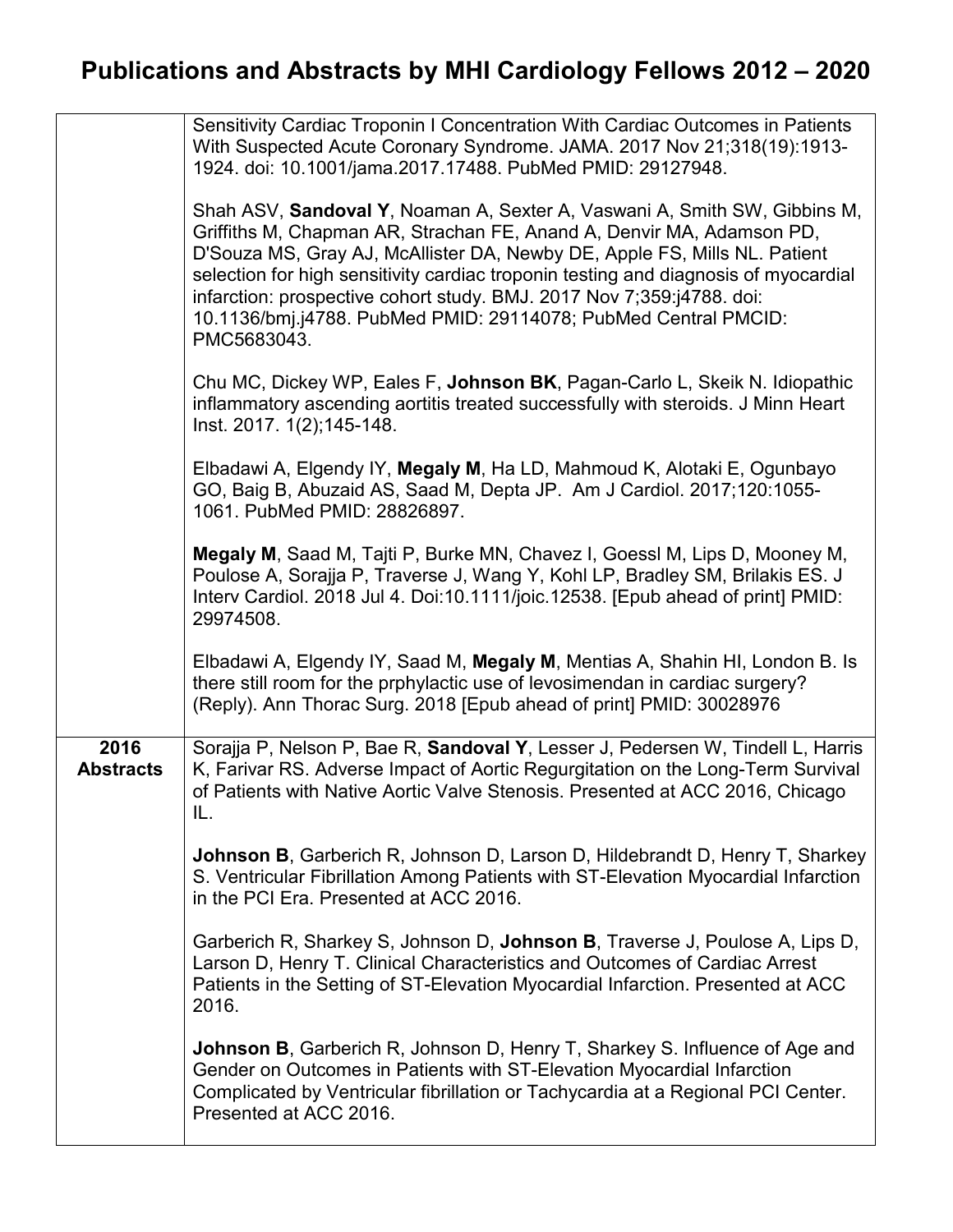| 2016<br><b>Publications</b> | Johnson BK, Garberich RF, Henry TD, Katsiyiannis WT, Sengupta J, Kalra A,<br>Hauser RG, Lardy ME, Newell MC. Eligibility and utilization of implantable<br>cardioverter-defibrillators in a regional STEMI system. Heart Rhythm. 2016<br>Feb;13(2):538-46. doi: 10.1016/j.hrthm.2015.10.019. Epub 2015 Oct 13. PubMed<br>PMID: 26576706.                                                                 |
|-----------------------------|----------------------------------------------------------------------------------------------------------------------------------------------------------------------------------------------------------------------------------------------------------------------------------------------------------------------------------------------------------------------------------------------------------|
|                             | Kalra A, Harris KM, Maron BA, Maron MS, Garberich RF, Haas TS, Lesser JR,<br>Maron BJ. Relation of Doppler Tissue Imaging Parameters With Heart Failure<br>Progression in Hypertrophic Cardiomyopathy. Am J Cardiol. 2016 Jun<br>1;117(11):1808-14. doi: 10.1016/j.amjcard.2016.03.018. Epub 2016 Mar 19.<br>PMID: 27089980                                                                              |
|                             | Virani SS, Pokharel Y, Steinberg L, Chan W, Akeroyd JM, Gowani SA, Kalra A,<br>Polsani V, Miedema MD, Jones PH, Nambi V, Petersen LA, Ballantyne CM.<br>Provider understanding of the 2013 ACC/AHA cholesterol guideline. J Clin<br>Lipidol. 2016 May-Jun;10(3):497-504.e4. doi: 10.1016/j.jacl.2015.11.002. Epub<br>2015 Nov 17, PMID: 27206936                                                         |
|                             | Kalra A, Pedersen WR, Mackey-Bojack SM, Duncanson ER, Harris KM. Patho-<br>Histological Findings of Annular Rupture Related to Left Ventricular Outflow Tract<br>(LVOT) Calcification Following Transcatheter Aortic Valve Replacement (TAVR).<br>J Heart Valve Dis. 2016 May; 25(3): 296-300. PubMed PMID: 27989039                                                                                     |
|                             | Garcia S, Rector TS, Zakharova M, Herrmann RR, Adabag S, Bertog S,<br>Sandoval Y, Santilli S, Brilakis ES, McFalls EO. Cardiac Remote Ischemic<br>Preconditioning Prior to Elective Vascular Surgery (CRIPES): A Prospective,<br>Randomized, Sham-Controlled Phase II Clinical Trial. J Am Heart Assoc. 2016<br>Sep 29;5(10). pii: e003916. PubMed PMID: 27688236.                                       |
|                             | Sandoval Y. Passions and Realities of Training in Cardiology: Challenges for<br>Fellows-in-Training. J Am Coll Cardiol. 2016 Jan 5;67(1):112-4; discussion 115.<br>doi: 10.1016/j.jacc.2015.11.018. PubMed PMID: 26764073.                                                                                                                                                                               |
|                             | Sandoval Y, Zakharova M, Rector TS, Brilakis ES, Drexel T, McFalls EO, Garcia<br>S. Frequency of Increase in Cardiac Troponin Levels After Peripheral Arterial<br>Operations (Carotid Endarterectomy, Abdominal Aorta Procedure, Distal Bypass)<br>and Their Effect on Medical Management. Am J Cardiol. 2016 Dec<br>15;118(12):1929-1934. doi: 10.1016/j.amjcard.2016.08.087. PubMed PMID:<br>27726853. |
|                             | Hryniewicz K, Sandoval Y, Samara M, Bennett M, Cabuay B, Chavez IJ, Seatter<br>S, Eckman P, Zimbwa P, Dunn A, Sun B. Percutaneous Venoarterial<br>Extracorporeal Membrane Oxygenation for Refractory Cardiogenic Shock Is<br>Associated with Improved Short- and Long-Term Survival. ASAIO J. 2016 Jul-<br>Aug;62(4):397-402. doi: 10.1097/MAT.0000000000000378. PMID: 27045967                          |
|                             | Johnson BK, Tierney DM, Rosborough TK, Harris KM, Newell MC. Internal<br>medicine point-of-care ultrasound assessment of left ventricular function                                                                                                                                                                                                                                                       |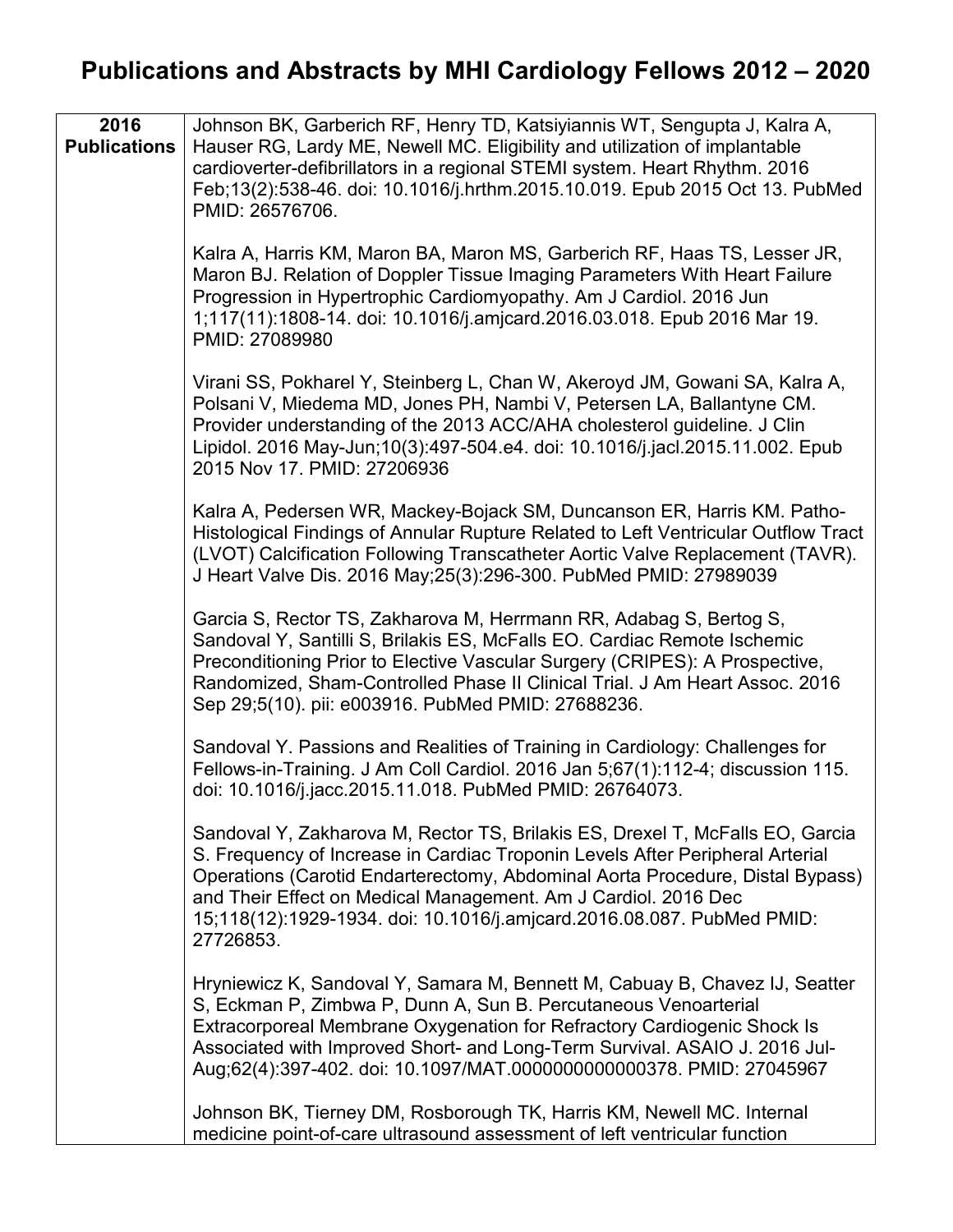|                  | correlates with formal echocardiography. J Clin Ultrasound. 2016 Feb; 44(2): 92-9.<br>doi: 10.1002/jcu.22272. Epub 2015 Jul 14. PubMed PMID: 26179460.                                                                                                                                                                                                                                                                                   |
|------------------|------------------------------------------------------------------------------------------------------------------------------------------------------------------------------------------------------------------------------------------------------------------------------------------------------------------------------------------------------------------------------------------------------------------------------------------|
| 2015             | Ankur Kalra, Pranay Rao, Amit Sharma, Ross Garberich, Deepa McGriff, Susan                                                                                                                                                                                                                                                                                                                                                               |
| <b>Abstracts</b> | Casey, Raed Abdelhadi, JoEllyn Abraham, Jay Sengupta, Barry Maron. Silent<br>Atrial Fibrillation Burden in Patients with Hypertrophic Cardiomyopathy. Poster<br>presentation at the American College of Cardiology's 2015 Scientific Sessions<br>held March 14-16 in San Diego, CA.                                                                                                                                                      |
|                  | Yader Sandoval, Kyle Anderson (2013-14 intern), Ivan Chavez, Ross Garberich,<br>David Hildebrandt, Katarzyna Hryniewicz. Percutaneous Veno-Arterial<br>Extracorporeal Membrane Oxygenation for Patients Presenting with Refractory<br>Cardiogenic Shock Due to ST-Segment Elevation Myocardial Infarction. Poster<br>presentation at the American College of Cardiology's 2015 Scientific Sessions<br>held March 14-16 in San Diego, CA. |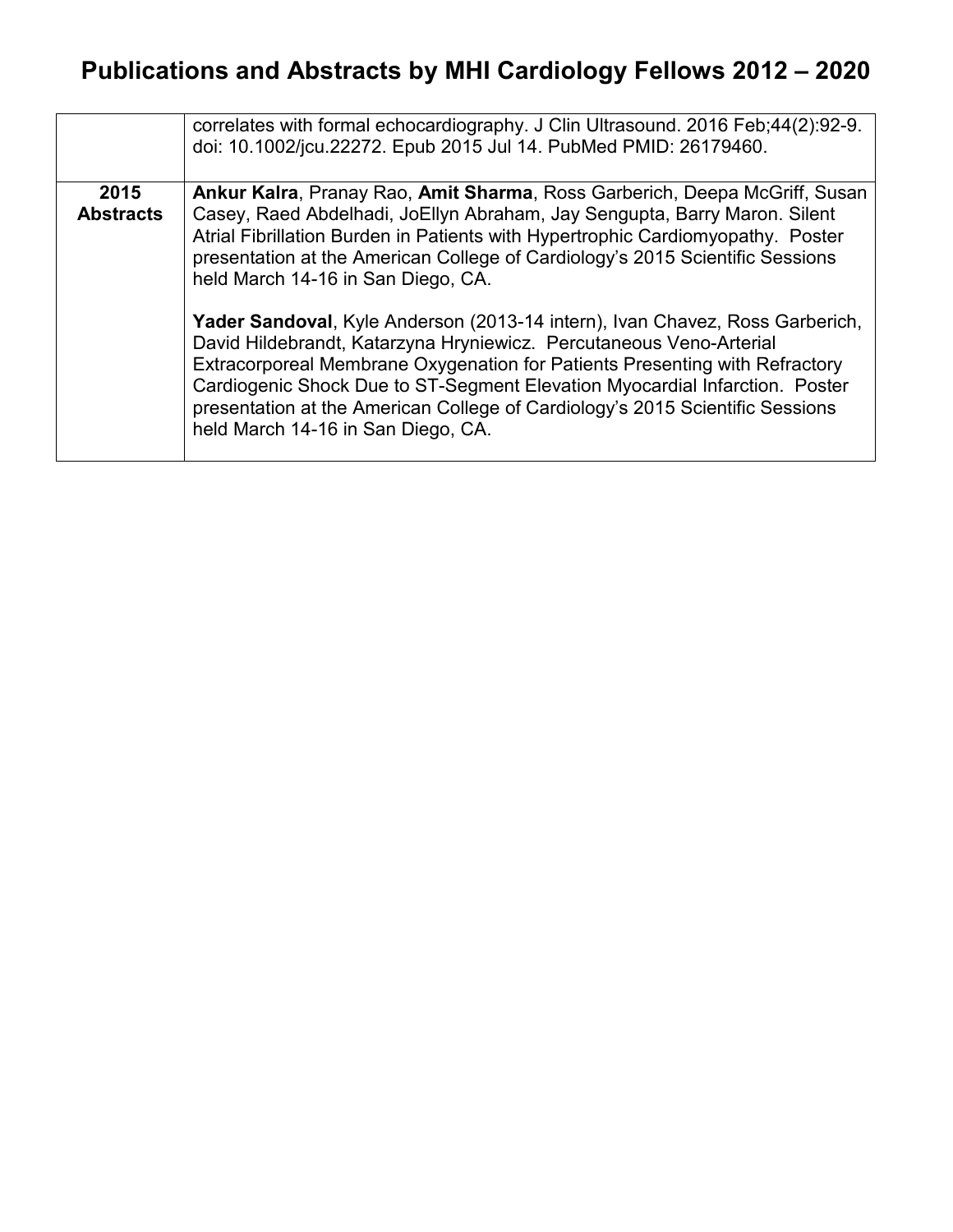| 2015                | Kalra A, Maron MS, Rowin EJ, Colgan TK, Lesser JR, Maron BJ. Coronary                                                                                                                                                                                                                                                                                                                                                                                                                              |
|---------------------|----------------------------------------------------------------------------------------------------------------------------------------------------------------------------------------------------------------------------------------------------------------------------------------------------------------------------------------------------------------------------------------------------------------------------------------------------------------------------------------------------|
| <b>Publications</b> | embolization in hypertrophic cardiomyopathy with left ventricular apical                                                                                                                                                                                                                                                                                                                                                                                                                           |
|                     | aneurysm. Am J Cardiol. 2015 May 1;115(9):1318-9. doi:                                                                                                                                                                                                                                                                                                                                                                                                                                             |
|                     | 10.1016/j.amjcard.2015.02.016. Epub 2015 Feb 12. PubMed PMID: 25759101.                                                                                                                                                                                                                                                                                                                                                                                                                            |
|                     |                                                                                                                                                                                                                                                                                                                                                                                                                                                                                                    |
|                     | Maron BJ, Rowin EJ, Kalra A, Lesser JR, Maron MS. Reply: To PMID 25759101.<br>Am J Cardiol. 2015 Aug 1;116(3):492-3. doi: 10.1016/j.amjcard.2015.05.001.<br>Epub 2015 May 21. PubMed PMID: 26059868                                                                                                                                                                                                                                                                                                |
|                     | Kalra A, Pokharel Y, Hira RS, Risch S, Vicera V, Li Q, Kalra RN, Kerkar PG,<br>Kumar G, Maddox TM, Oetgen WJ, Glusenkamp N, Turakhia MP, Virani SS.<br>Cardiovascular Disease Performance Measures in the Outpatient Setting in India:<br>Insights From the American College of Cardiology's PINNACLE India Quality<br>Improvement Program (PIQIP). J Am Heart Assoc. 2015 May 20;4(5). pii:<br>e001910. doi: 10.1161/JAHA.115.001910. PubMed PMID: 25994444; PubMed<br>Central PMCID: PMC4599418. |
|                     | Lipman HI, Kalra A, Kirkpatrick JN. Foundations of medical decision-making for<br>older adults with cardiovascular disease. J Geriatr Cardiol. 2015 Jul;12(4):335-9.<br>doi: 10.11909/j.issn.1671-5411.2015.04.004. PubMed PMID: 26347213; PubMed<br>Central PMCID: PMC4554783.                                                                                                                                                                                                                    |
|                     | Kalra A, Simegn MA, Bart BA. Inpatient Cardiology Consultation Service:<br>Transitioning Fellows-in-Training to Independent Cardiovascular Consultants. J<br>Am Coll Cardiol. 2015 Aug 18;66(7):867-70. doi: 10.1016/j.jacc.2015.06.1320.<br>PubMed PMID: 26271071.                                                                                                                                                                                                                                |
|                     | Kalra A, Harris KM, Kische S, Alden P, Schumacher C, Nienaber CA.<br>Endovascular Repair of Descending Thoracic Aorta in Loeys-Dietz II Syndrome.<br>Ann Vasc Surg. 2015 Oct; 29(7): 1452. e17-21. doi: 10.1016/j. avsg. 2015.04.071.<br>Epub 2015 Jun 26. PubMed PMID: 26122412.                                                                                                                                                                                                                  |
|                     | Maron BJ, Rowin EJ, Kalra A, Lesser JR, Maron MS. Reply: To PMID 25759101.<br>Am J Cardiol. 2015 Aug 1;116(3):492-3. doi: 10.1016/j.amjcard.2015.05.001.<br>PubMed PMID: 26059868                                                                                                                                                                                                                                                                                                                  |
|                     | <b>Johnson BK, Garberich RF, Henry TD, Katsiyiannis WT, Sengupta J, Kalra A,</b><br>Hauser RG, Lardy ME, Newell MC. Eligibility and utilization of implantable<br>cardioverter-defibrillators in a regional STEMI system. Heart Rhythm. 2016<br>Feb;13(2):538-46. doi: 10.1016/j.hrthm.2015.10.019. Epub 2015 Oct 13. PubMed<br>PMID: 26576706.                                                                                                                                                    |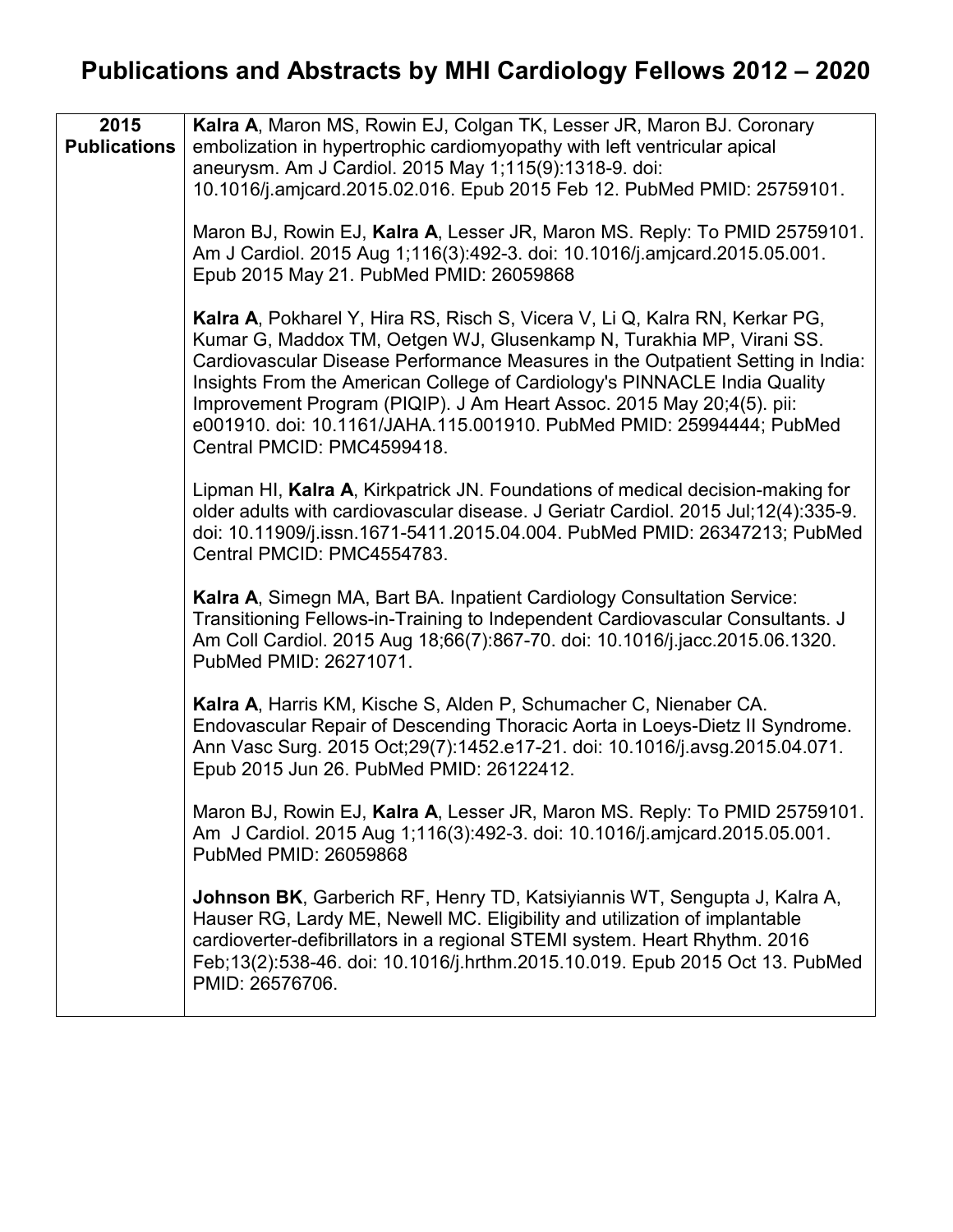| 2014<br><b>Abstracts</b>    | Ankur Kalra, Farnaaz Kia (2012 intern), Benjamin Johnson, Marc Newell, Ross<br>Garberich, John Lesser, Raed Abdelhadi, Timothy Henry, Jay Sengupta. Post-<br>Myocardial Infarction Risk Stratification of Patients at Risk for Sudden Cardiac<br>Arrest by Contrast-Enhanced Magnetic Resonance Imaging Scar Quantification.<br>Oral contribution presented at the American College of Cardiology's 2014<br>Scientific Session and Expo held March 29-31 in Washington, DC. Note: This<br>study was selected as a finalist in the ACC's Young Investigator Award<br>competition.                                                                                                                                                                                                                                                                                                                                                                                                                                                                                                                                                                                                                                                                                                                                                                                                                                                                                                                                                                                                                                                                                                                                                                                                                                                                                                                                                                                                |
|-----------------------------|---------------------------------------------------------------------------------------------------------------------------------------------------------------------------------------------------------------------------------------------------------------------------------------------------------------------------------------------------------------------------------------------------------------------------------------------------------------------------------------------------------------------------------------------------------------------------------------------------------------------------------------------------------------------------------------------------------------------------------------------------------------------------------------------------------------------------------------------------------------------------------------------------------------------------------------------------------------------------------------------------------------------------------------------------------------------------------------------------------------------------------------------------------------------------------------------------------------------------------------------------------------------------------------------------------------------------------------------------------------------------------------------------------------------------------------------------------------------------------------------------------------------------------------------------------------------------------------------------------------------------------------------------------------------------------------------------------------------------------------------------------------------------------------------------------------------------------------------------------------------------------------------------------------------------------------------------------------------------------|
| 2014<br><b>Publications</b> | Kohl LP, Garberich RF, Yang H, Sharkey SW, Burke MN, Lips DL, Hildebrandt<br>DA, Larson DM, Henry TD. Outcomes of primary percutaneous coronary<br>intervention in ST-segment elevation myocardial infarction patients with previous<br>coronary bypass surgery. JACC Cardiovasc Interv. 2014 Sep; 7(9): 981-7. doi:<br>10.1016/j.jcin.2014.04.010. PubMed PMID: 25234670.<br>Garg A, Brodie BR, Stuckey TD, Garberich RF, Tobbia P, Hansen C, Kissling G,<br>Kadakia H, Lips D, Henry TD. New generation drug-eluting stents for ST-<br>elevation myocardial infarction: a new paradigm for safety. Catheter Cardiovasc<br>Interv. 2014 Nov 15;84(6):955-62. doi: 10.1002/ccd.25280. Epub 2014 Aug 11.<br>PubMed PMID: 24174334.<br>Brodie BR, Hansen C, Garberich RF, Browning JA, Tobbia P, Handran CB, Burke<br>MN, Kadakia H, Stuckey TD, Henry TD. ST-segment elevation myocardial<br>infarction resulting from stent thrombosis: an enlarging subgroup of high-risk<br>patients. J Am Coll Cardiol. 2012 Nov 6;60(19):1989-91. doi:<br>10.1016/j.jacc.2012.07.043. Epub 2012 Oct 10. No abstract available. PMID:<br>23062533<br>Tsigrelis C, Kalra A. Lung Abscess. First Consult, MD Consult Web Site.<br>Available at: http://www.mdconsult.com/das/pdxmd/body/394417939-<br>1131/0?type=med&eid=9-u1.0- 1 mt 5111610<br>Book Chapter: Kalra A, Aggarwal A, Kneeland R, Traverse JH. Percutaneous<br>Coronary Intervention in Spontaneous Coronary Artery Dissection: Role of<br>Intravascular Ultrasound. Cardiol Ther. 2014 Dec;3(1-2):61-6. doi:<br>10.1007/s40119-014-0029-4. Epub 2014 Aug 20. PubMed PMID: 25139465;<br>PubMed Central PMCID: PMC4265227.<br><b>Kalra A, Kneeland R, Samara MA, Cooper LT Jr. The Changing Role for</b><br>Endomyocardial Biopsy in the Diagnosis of Giant-Cell Myocarditis. Cardiol Ther.<br>2014 Dec;3(1-2):53-9. doi: 10.1007/s40119-014-0028-5. Epub 2014 May 9.<br>PubMed PMID: 25135591; PubMed Central PMCID: PMC4265228 |
|                             | Kalra A, Maharaj V, Goldsmith SR. Vasopressin receptor antagonists: from<br>pivotal trials to current practice. Curr Heart Fail Rep. 2014 Mar;11(1):10-8. doi:<br>10.1007/s11897-013-0175-3. Review. PubMed PMID: 24197791.<br>Kalra A, Maharaj V, Johannsen RA, Hollenberg SM. Catheterization laboratory<br>activation during mechanical cardiopulmonary resuscitation: when should we say                                                                                                                                                                                                                                                                                                                                                                                                                                                                                                                                                                                                                                                                                                                                                                                                                                                                                                                                                                                                                                                                                                                                                                                                                                                                                                                                                                                                                                                                                                                                                                                    |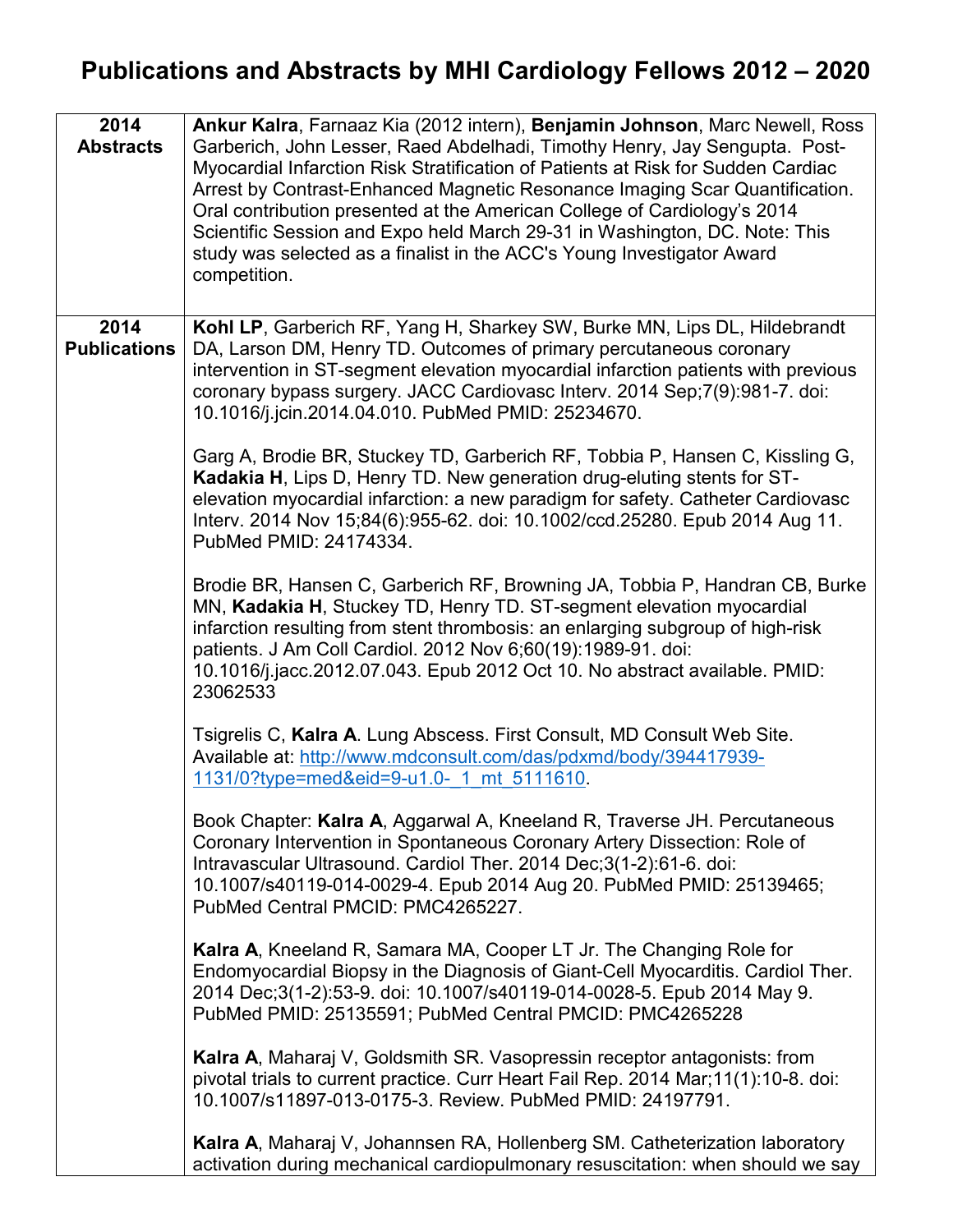|                             | "No?". Catheter Cardiovasc Interv. 2014 Jan 1;83(1):58-64. doi:<br>10.1002/ccd.25167. Epub 2013 Sep 23. Review. PubMed PMID: 24038710.                                                                                                                                    |
|-----------------------------|---------------------------------------------------------------------------------------------------------------------------------------------------------------------------------------------------------------------------------------------------------------------------|
|                             | Kalra A, Shroff GR, Erlien D, Gilbertson DT, Herzog CA. Perflutren-based<br>echocardiographic contrast in patients with right-to-left intracardiac shunts. JACC<br>Cardiovasc Imaging. 2014 Feb; 7(2): 206-7. doi: 10.1016/j.jcmg. 2013.11.003.<br>PubMed PMID: 24524748. |
|                             | Maron BJ, Kalra A. Hypertrophic cardiomyopathy in the developing world: focus<br>on India. Eur Heart J. 2014 Sep 21;35(36):2492-5. doi:<br>10.1093/eurheartj/ehu280. Epub 2014 Jul 19. PubMed PMID: 25038775.                                                             |
|                             | Daley B, Miranda D, Kalra A, Pease D. Profound thrombocytopenia caused by<br>abciximab infusion following. Minn Med. 2014 Oct;97(10):48-9. PubMed<br>PMID:25651641                                                                                                        |
|                             | Kalra A. Organizing an International Elective: A Unique Opportunity for<br>Cardiovascular Fellows. J Am Coll Cardiol. 2014;64(22):2429-2431.<br>doi:10.1016/j.jacc.2014.10.014                                                                                            |
|                             | Kalra A, Shroff GR, Herzog CA. Safety of ultrasound contrast agents in patients<br>with intracardiac shunts. J Am Soc Echocardiogr. 2014 Dec; 27(12): 1359.doi:<br>10.1016/j.echo.2014.08.021. Epub 2014 Oct 28. PubMed PMID: 25440508.                                   |
|                             | <b>Sandoval Y, Apple FS. The global need to define normality: the 99th percentile</b><br>value of cardiac troponin. Clin Chem. 2014 Mar;60(3):455-62. doi:<br>10.1373/clinchem.2013.211706. Epub 2013 Oct 10. Review. PubMed PMID:<br>24115136.                           |
|                             | Sandoval Y, Smith SW, Thordsen SE, Apple FS. Supply/demand type 2<br>myocardial infarction: should we be paying more attention? J Am Coll Cardiol.<br>2014 May 27;63(20):2079-87. doi: 10.1016/j.jacc.2014.02.541. Epub 2014 Mar<br>13. PubMed PMID: 24632278.            |
|                             | Stendahl JC, Hasan AS, Simegn MA. Massive interventricular septal aneurysm<br>and stroke in a healthy young patient: guilt by association? J Stroke Cerebrovasc<br>Dis. 2014 Mar; 23(3): 590-1. doi: 10.1016/j.jstrokecerebrovasdis. 2013.05.010.<br>Epub 2013 Jun 6.     |
|                             | Kalra A. Organizing an international elective: a unique opportunity for<br>cardiovascular fellows. J Am Coll Cardiol. 2014 Dec 9;64(22):2429-31; discussion<br>2431. doi: 10.1016/j.jacc.2014.10.014. Epub 2014 Dec 1. PubMed PMID:<br>25465426.                          |
| 2013<br><b>Publications</b> | Palaniswamy C, Mishkin A, Aronow WS, Kalra A, Frishman WH. Remote patient<br>monitoring in chronic heart failure. Cardiol Rev. 2013 May-Jun;21(3):141-50. doi:<br>10.1097/CRD.0b013e318276198b. Review. PubMed PMID: 23018667.                                            |